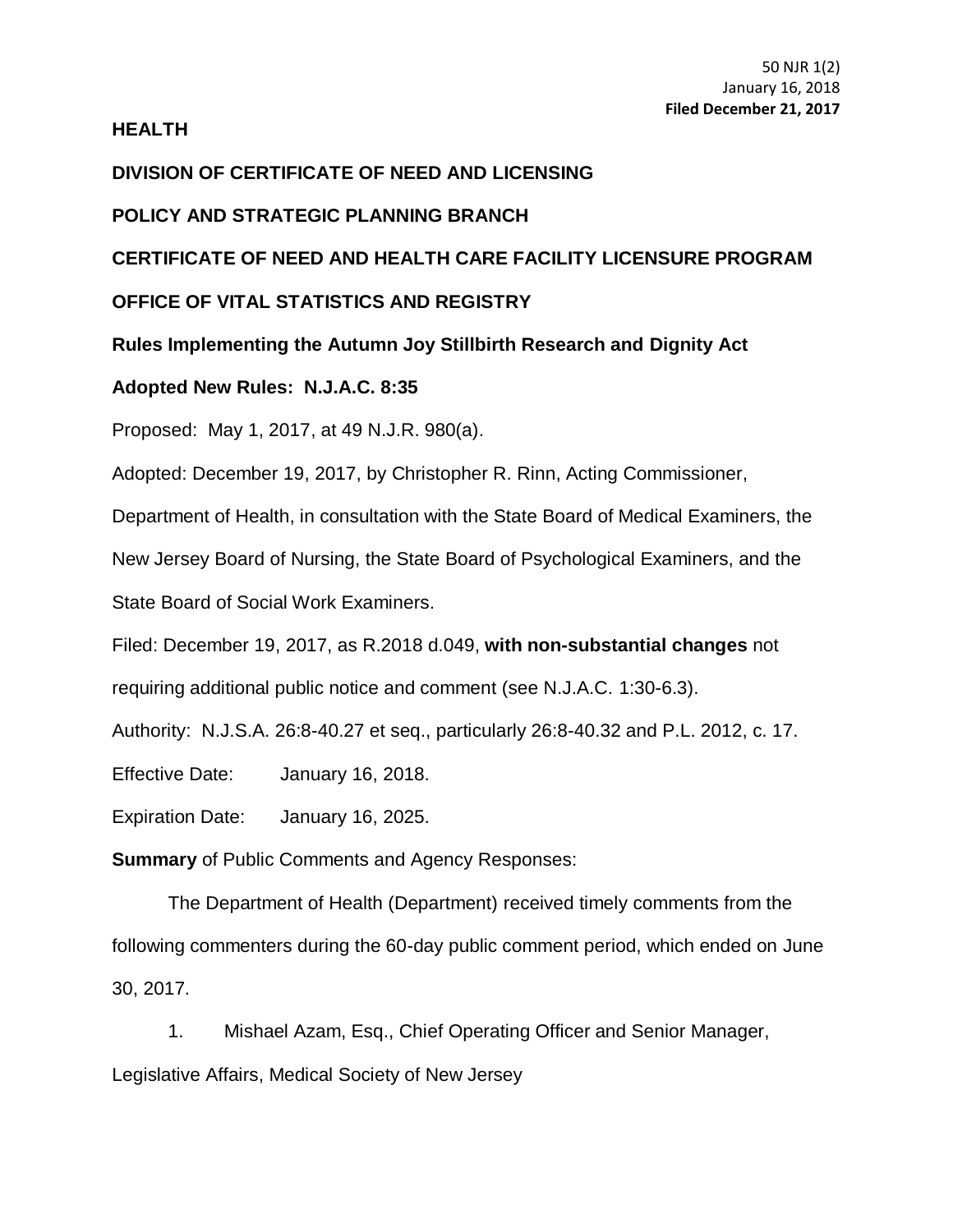2. John D. Fanburg, Esq., Brach Eichler, LLC, on behalf of the Radiological Society of New Jersey

3. Pamela Graziadei, Capital Health Medical Center, Hopewell

4. Christopher Hughes, Assistant Vice President, Government Relations, Virtua

5. Sara Lechner, Vice President, Policy Development and Government Affairs, RWJ Barnabas Health

6. Jean Publiee, Whitehouse Station, NJ

7. Elizabeth A. Ryan, Esq., President and CEO, New Jersey Hospital Association

8. Kelly Tranes, Livingston, NJ

Quoted, summarized, and/or paraphrased below, are the comments and the Department's responses thereto. The numbers in parentheses following each comment below correspond to the commenters listed above.

#### **General Comments**

1. COMMENT: A commenter states that "[s]uffering the loss of a stillborn is a tragic time for the mother and family and hospitals strive to provide the best atmosphere possible during this time of grief. We appreciate the overall objectives of the Autumn Joy Stillbirth Research and Dignity Act. As noted in the proposal, "Providing facilities with flexibility to bolster their stillbirth policies and procedures with their own best practices ensures the provision of optimal, dignified care, and treatment to those families experiencing such a great loss. Hospitals embrace this flexibility to provide these families with the appropriate level of comfort during these difficult times." (7)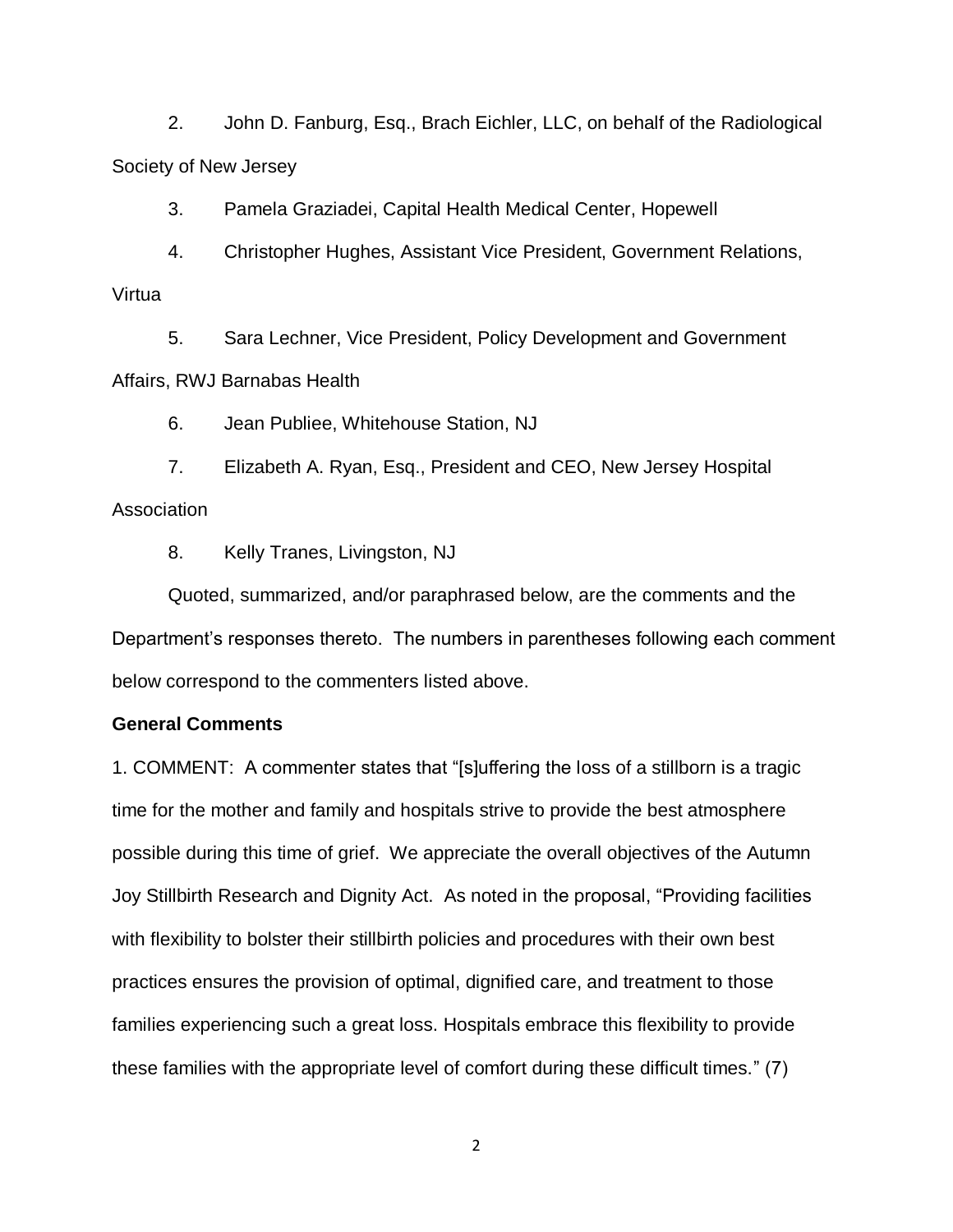2. COMMENT: A commenter states that the Medical Society of New Jersey "appreciate[s] the circumstances under which the Autumn Joy Stillbirth Research and Dignity Act was passed and acknowledge[s] the importance of treating patients and their family with dignity and compassion when experiencing a stillbirth. We appreciate the opportunity to provide comments on the proposed regulations." (1)

3. COMMENT: A commenter "applauds the efforts and objectives of the Autumn Joy Stillbirth Research and Dignity Act in ensuring patients and families experiencing a stillbirth receive compassionate care along with emotional and psychological support ... Our goal has always been to provide the appropriate and necessary support during these difficult and emotional times in any individual's life." (4)

4. COMMENT: A commenter "recognizes the value of ensuring dignified and sensitive treatment of a patient and family experiencing a stillbirth." (2)

5. COMMENT: A commenter relates her own experience as the mother of a stillborn baby and thanks the Department for implementing the law, but notes that she wished the rules had been promulgated sooner. (8)

RESPONSE TO COMMENTS 1 THROUGH 5: The Department acknowledges the support of the commenters.

#### **Individual's Concerns Regarding the Rules**

6. COMMENT: A commenter believes that the "social effect is that many families may feel this latest govt intrusion into their personal issues is an insult and that these are personal matters primarily. The govt these days has a need to insert itself into every personal family matter through intrusion like listening to phone calls, etc. This is just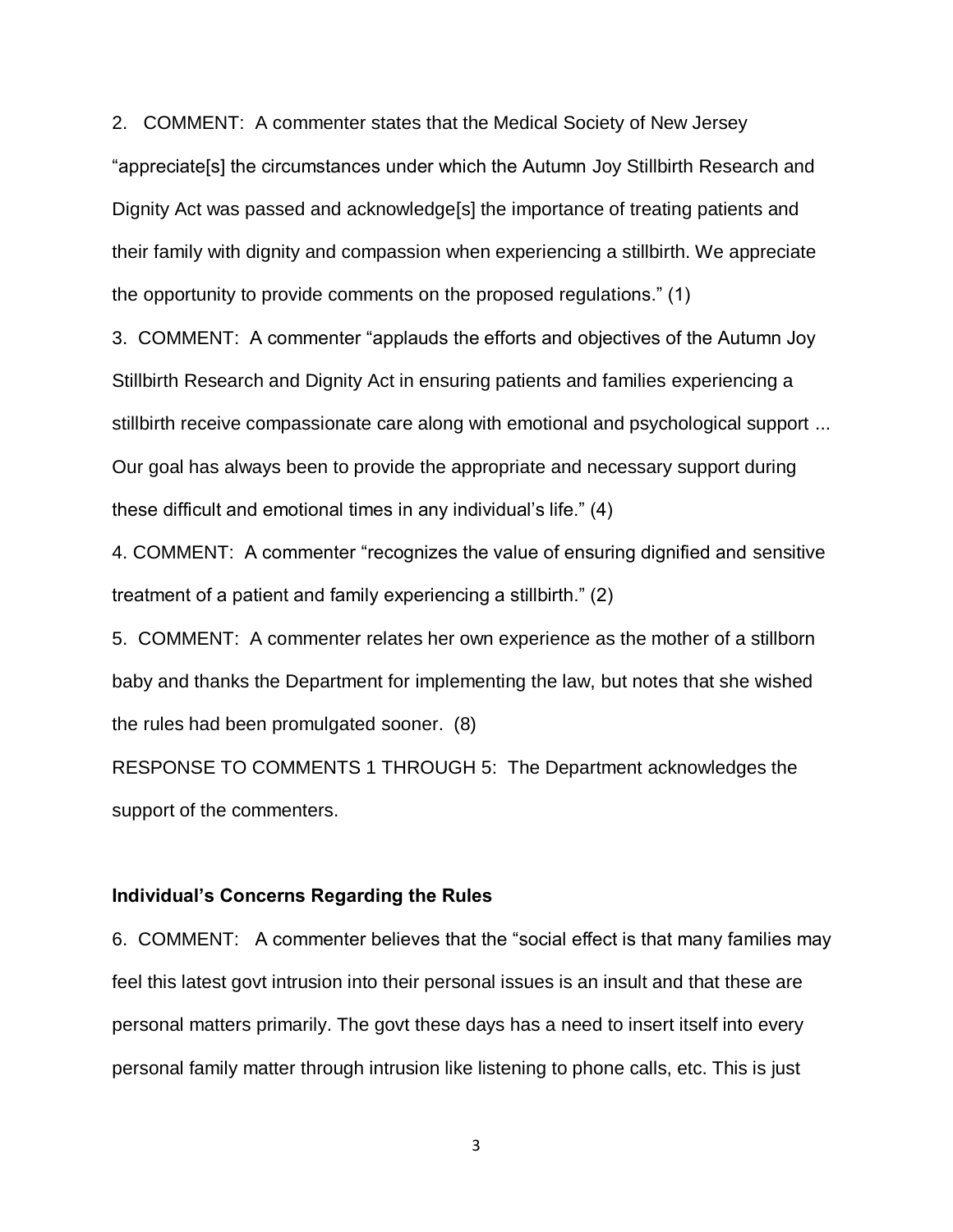another intrusion. Many will not be happy about this govt intrusion into family lie [sic]." (6)

RESPONSE: While the commenter expresses her general viewpoint regarding the chapter, she does not suggest that any specific rule be amended or ask for clarification of a rule. Because the commenter is neither seeking amendment to any specific proposed rule nor asking for clarification, the comment is outside the scope of this rule proposal. Thus, the Department will not be making any changes to the proposed rules upon adoption in response to the comment.

Additionally, it should be noted that the Department is promulgating this rule chapter in order to effectuate the purpose and intent of the Autumn Joy Stillbirth and Dignity Act (the Act), N.J.S.A. 26:8-40.27 et seq., which requires the Department to establish mandatory protocols for health care facilities to follow when stillbirths occur "so that each child who is stillborn and each family experiencing a stillbirth in the State is treated with dignity." N.J.S.A. 26:8-40.27.

#### **Notice of Proposal Impact Statements**

#### Summary

7. COMMENT: In the notice of proposal Summary, the Department states that from its meetings with stakeholders, it "learned that many, if not all, health care facilities in this State that provide birthing and newborn care services have policies and procedures in place for the care and treatment of patients and families experiencing a stillbirth and that many developed their procedures based upon their own experiences and interactions with these families." A commenter states that "[p]rocedures and practices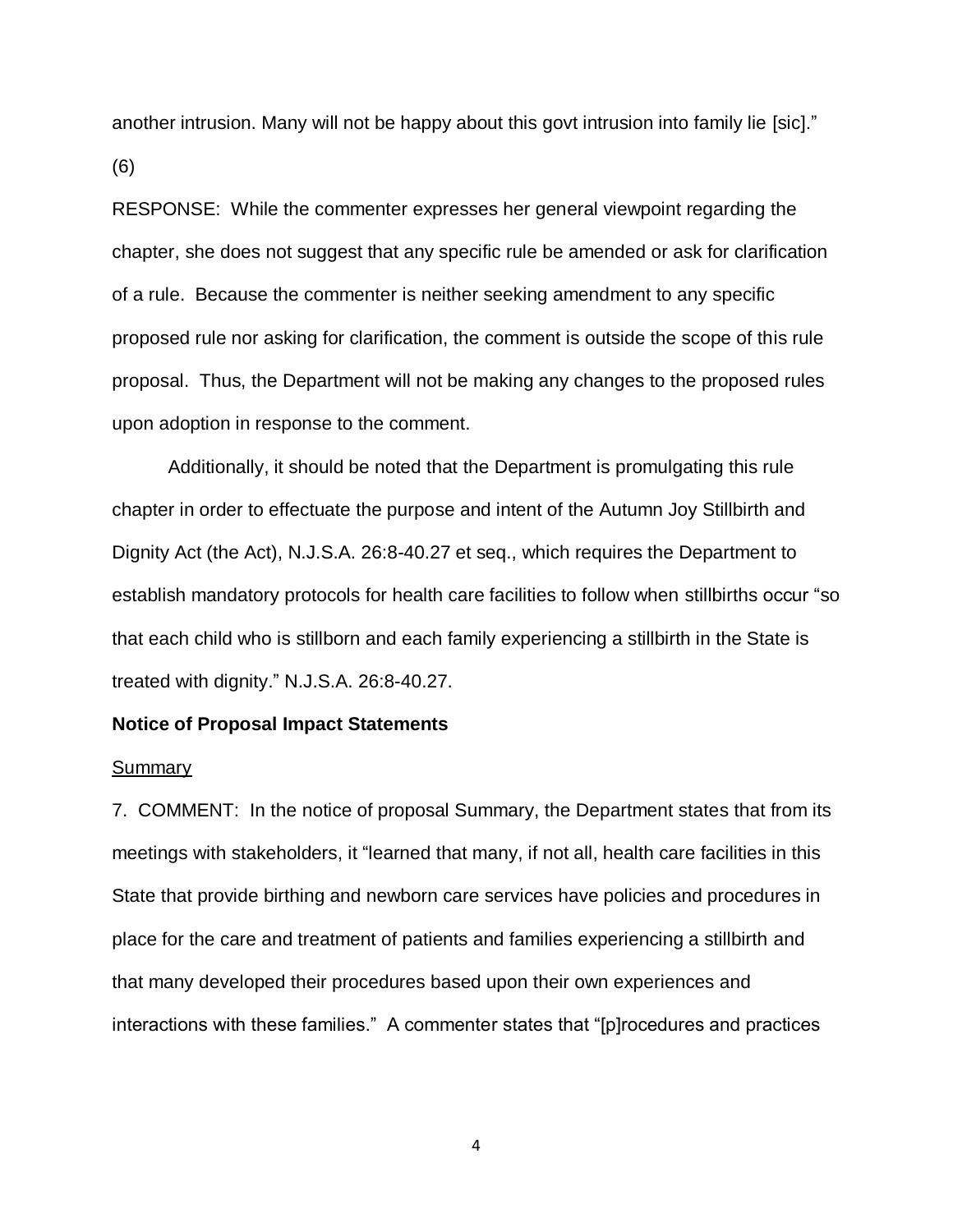are evidence-based practice and best practice, not based solely on 'experience and interactions.'" (3)

RESPONSE: The Department agrees and notes that the proposed rules allow facilities to enhance the minimum standards established by the rules with their own best practices based on evidence of the validity of the practice.

#### Economic Impact

8. COMMENT: The commenter respectfully disagrees with the Department's statement that there will be a minimal economic impact resulting from the proposal. Specifically, the commenter respectfully disagrees with the minimal economic impact statement because 'the rules require education of all staff and potential changes in staffing levels." (7)

9. COMMENT: A commenter states that the Autumn Joy Stillbirth Research and Dignity Act, "specifically requires the creation of a comprehensive set of protocols; the assignment of one primary physician and one nurse to the patient in order to provide continuity for the patient; the creation and maintenance of a memory box; and the implementation of annual education and training for all staff in direct contact with patients experiencing a fetal stillbirth. As such, our system believes that these regulations will cause our facilities to experience more than a 'minor economic impact' in order to fully implement these requirements, both to the letter and the spirit of the law." (5)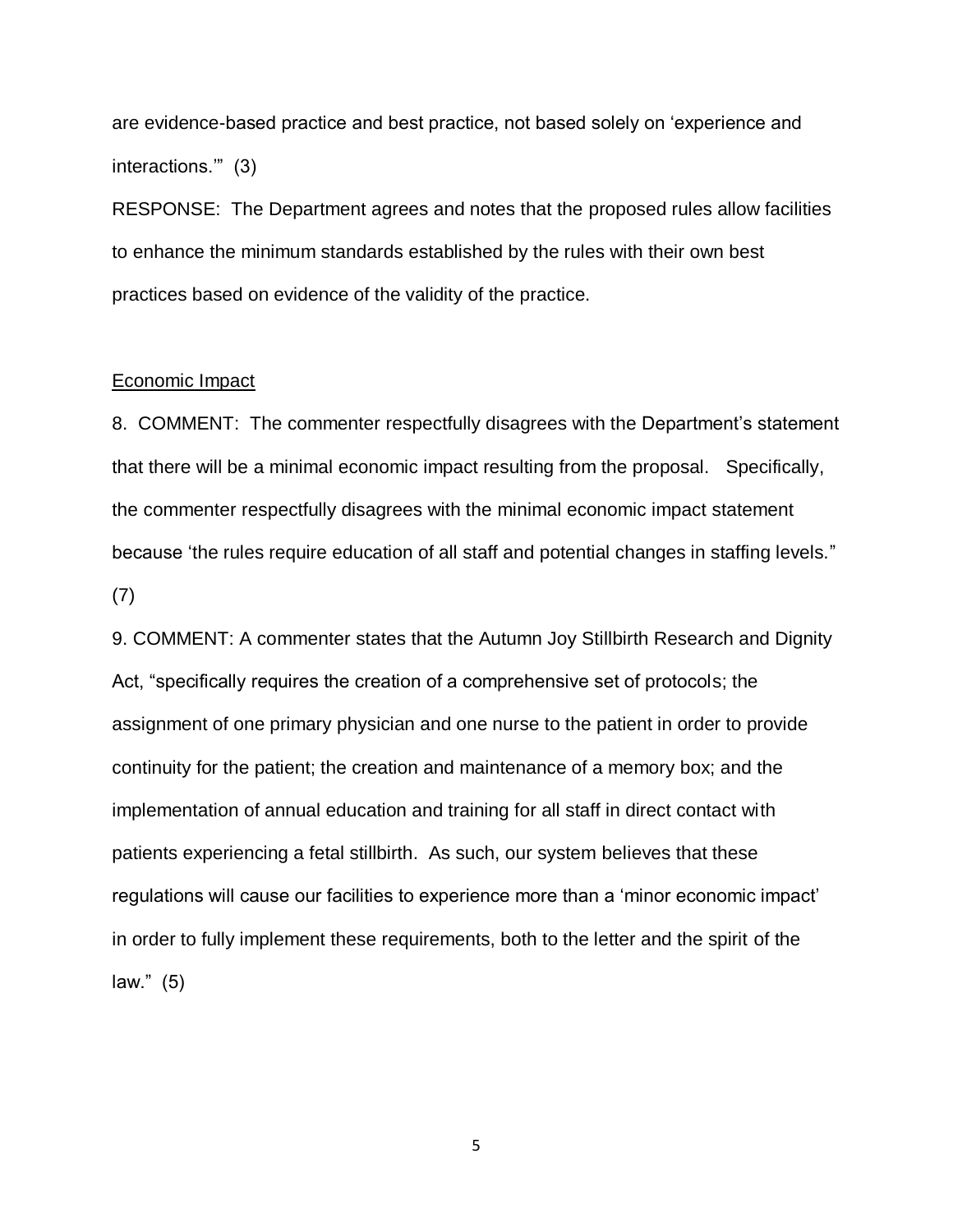10. COMMENT: A commenter states that "[m]any major costs are associated with care of a stillborn baby, mother and family of a stillborn such as performing/paying outside facilities for autopsies and alternatives to autopsy, payment of staff to report data from autopsy/evaluation to the State, costs of providing grief support by qualified professionals, education and training costs for nursing staff and providers, supplies for memory boxes/mementos, creating/printing pamphlets, and resources for contacting families regarding memory boxes after 1 year such as certified mail." (3)

11. COMMENT: A commenter states that certain contents of the memory box "can be kept by the family instead of imposing this requirement on the hospital and costing [sic] the hospital to incur costs." This commenter also states that "[a]s to economic impact the high costs of hospital care mean that the costs for hospital care for birth will go up. Nothing done in a hospital is cheap. Anything done in a hospital seems to cost thousands of dollars these days. The costs to hospitals of this additional work will be severe. And some will complain no matter what and seek money from govt and hospital agencies." (6)

RESPONSE TO COMMENTS 8, 9, 10, and 11: The Department disagrees with the commenters. Although the Department cannot provide an exact figure for the costs associated with creating and keeping memory boxes, maintaining the required staffing levels, conducting autopsies training staff and reporting stillbirth data to the Department, the costs should be minimal because there are only an average of 700 stillbirths out of the approximately 100,000 births that occur each year in this State. With stillbirths representing only 0.7 percent of the yearly births in this State, hospitals and birthing facilities will not have to create and maintain a large number of memory boxes or report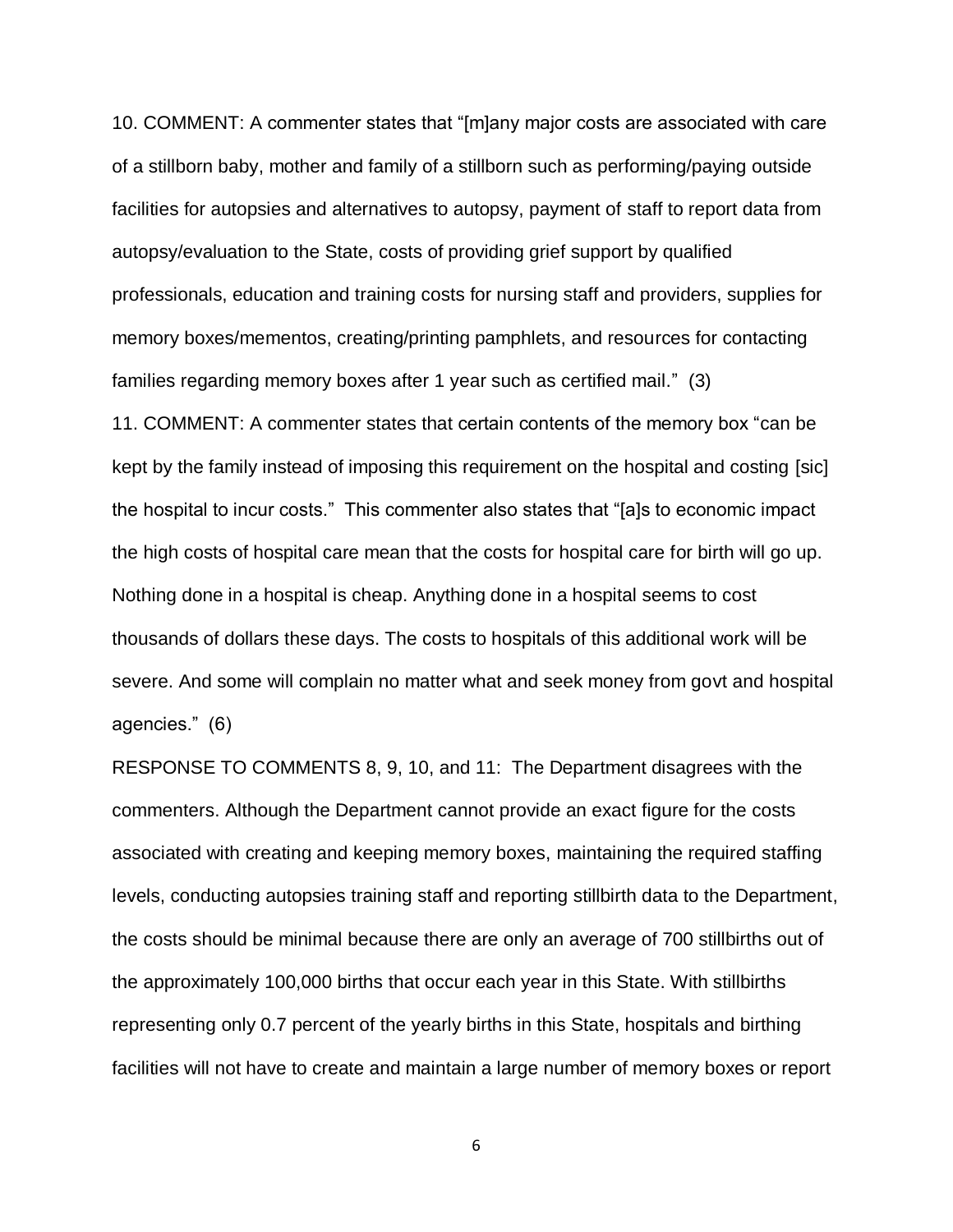a significant amount of stillbirth data to the Department each year. As such, these requirements should not create substantial financial burdens for the facilities. Furthermore, the amount of staff training and the levels of staff that are required under the proposed rules is minimal and, consequently, will not be a significant financial investment for the facilities.

Moreover, facilities are not required to shoulder the costs associated with performing the stillbirth autopsies. Indeed, the rules neither prevent hospitals from billing third-party payors, such as private insurance and government programs, that may pay for post mortem services nor prohibit a health care facility from billing the patient directly for the evaluation, if the patient consents to the procedure and it is not covered by insurance.

Even more, the Act requires the Department to ensure that health care facilities train their staff on caring for a patient and family experiencing a stillbirth, maintain certain staffing levels to care for the patient, offer families the opportunity to prepare a memory box with keepsakes and retain the keepsakes for one year if the family chooses not to take them at discharge, as well as report stillbirth data to the Department. See N.J.S.A. 26:8-40.28(b), 26:8-40.29, and 26:8-40.30. As such, these requirements are statutory mandates and are not optional. Accordingly, the Department will make no change upon adoption in response to the comments.

12. COMMENT: A commenter states that the rules "suggest a variety of radiologic and pathologic studies that might be used to determine the cause of the stillbirth, with no indication of what entity will pay for these tests." (7)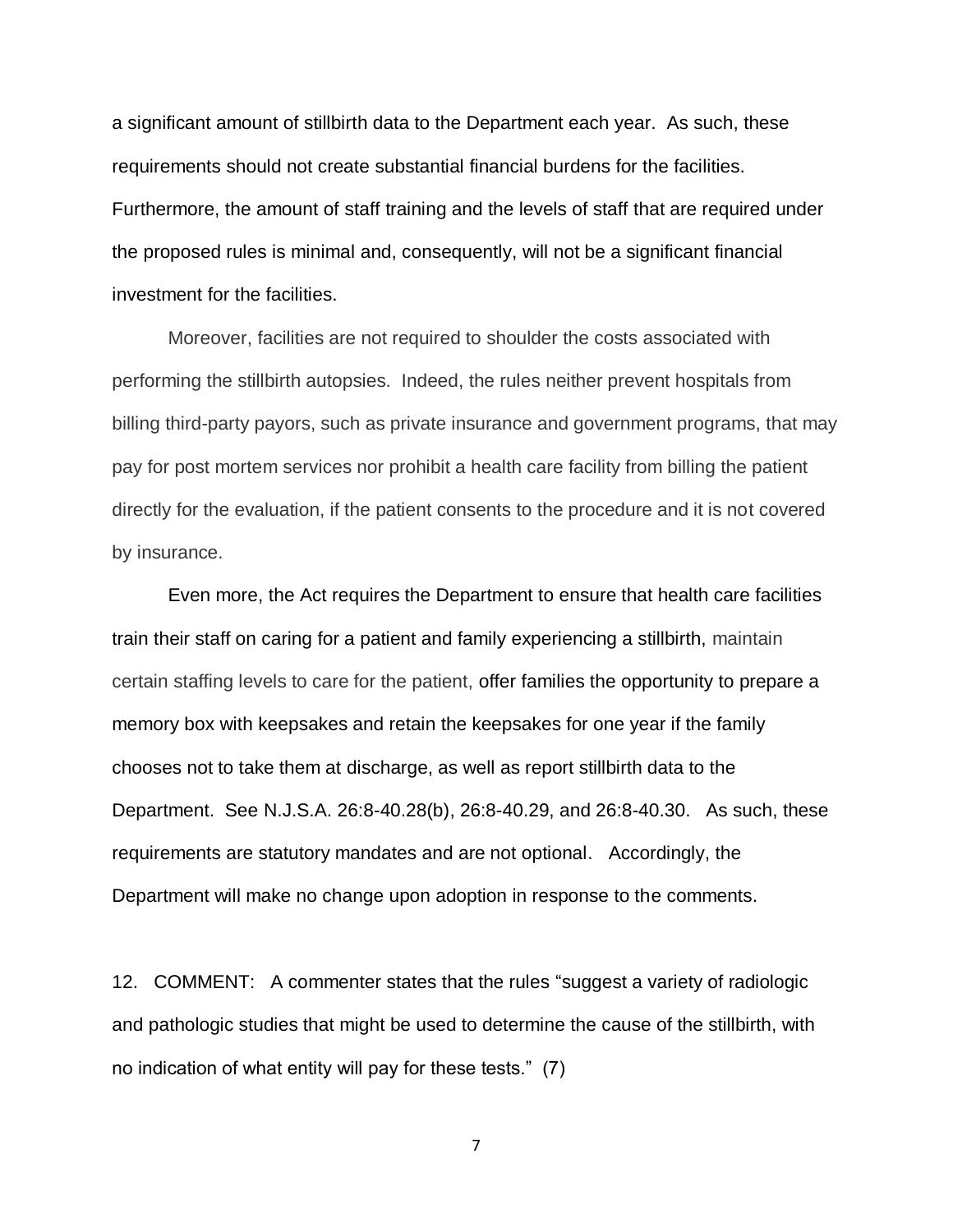13. COMMENT: A commenter states that "[s]ome hospitals pass the cost of autopsy on to the mother/family of the stillborn child. Depending on the autopsy facility, this cost may be more than \$10,000. Costs associated with alternative evaluation may also be billed to the mother/family depending on the facility." (3)

14. A commenter states that "[t]he parents should be charged with the costs of any autopsy. Not the taxpayers of NJ." (6)

RESPONSE TO COMMENTS 12, 13, AND 14: These comments go beyond the scope of the rulemaking as payment for the costs of performing autopsies and alternative evaluations are not addressed in the Act or the proposed rule chapter. Moreover, the rules do not prevent hospitals from billing third-party payors, such as private insurance and government programs, that may pay for these services. Nor do the rules prohibit a health care facility from billing the patient directly for the autopsy or alternative evaluation, if the patient consents to one of these evaluations and it is not covered by insurance. Of course, if a third-party payor does not cover the cost of an autopsy or alternative evaluation, then the private pay cost for the procedures should be explicitly provided to the patient, so that she can make an educated decision on whether to proceed with the services. Accordingly, the Department will make no change upon adoption in response to this comment.

#### **N.J.A.C. 8:35-1.3 Definitions**

15. COMMENT: A commenter asserts that the "definition of 'alternative evaluation' should be amended to insert the word 'may' before 'includes a placental examination,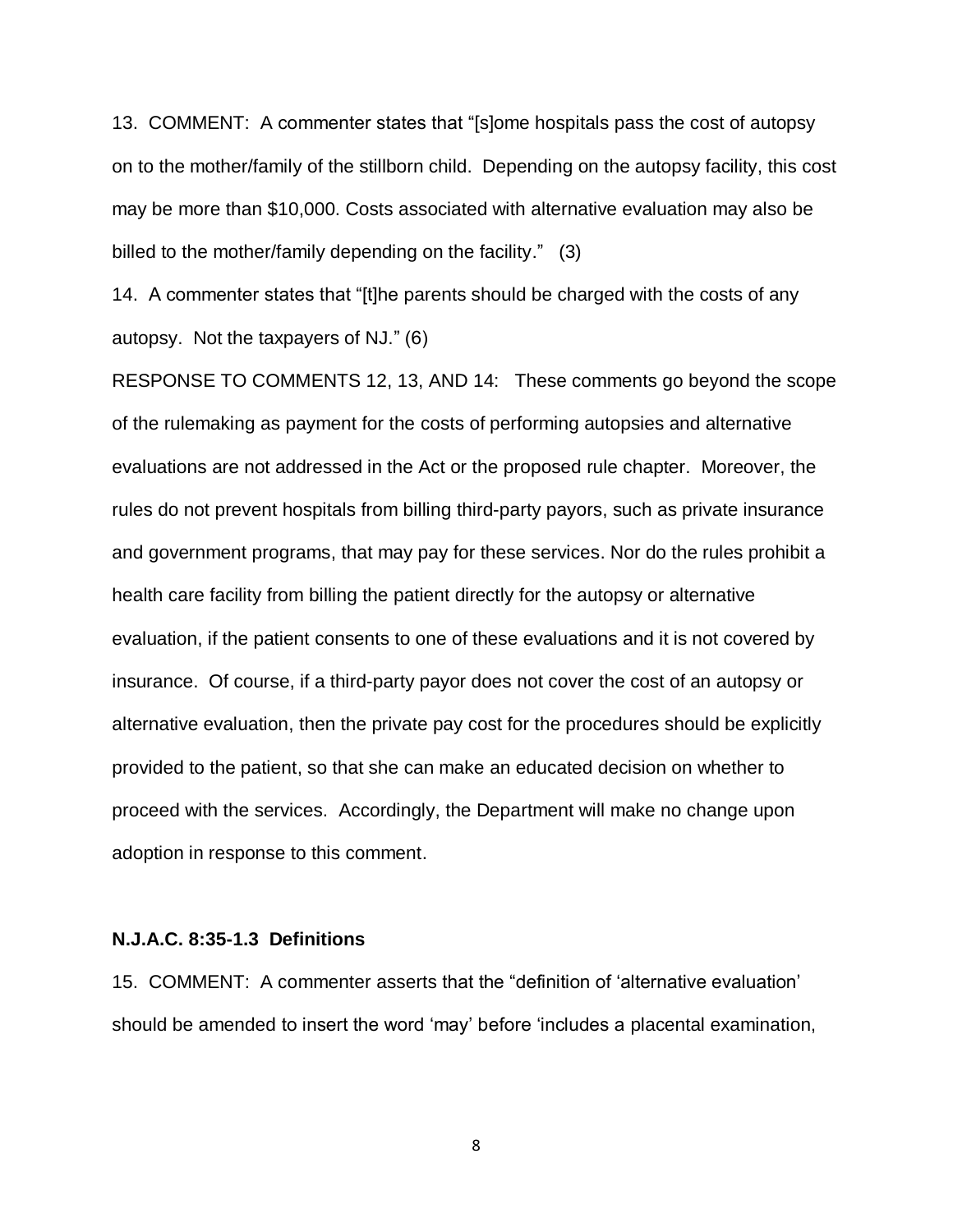external examination, selected biopsies, X-rays, MRI and ultrasound as determined ...'" (7)

16. COMMENT: A commenter asks the Department to add an "or" in the definition of "alternative evaluation" before the term "MRI." Specifically, the commenter states that "[i]n order for pathologists and radiologists to continue to apply best practices, we ask for the definition of alternative evaluation to be amended as follows: ... X-rays, [or] MRI, and ultrasound ..." (2). Another commenter supports this requested revision. (1) 17. COMMENT: A commenter states that "'Alternative evaluation' is listed as MRI and ultrasound which ... would be of no benefit to stillbirth evaluation. Computerized Topography [sic] (CT Scan) is more appropriate ..." The commenter further states that "the pathologist performing the evaluation if autopsy is requested is out of state and would not have input into the imaging/evaluation that would take place prior to transfer of the stillborn baby's body. Alternative evaluation may also include chromosome evaluation." (3)

RESPONSE TO COMMENTS 15, 16, AND 17: The Department agrees with the commenters that the definition of "alternative evaluation" may be read in a manner that is more prescriptive than was intended as the only procedures included in the definition are those contained in the Act. The Department's intent was to include any evaluation method that is determined by the pathologist to be appropriate and consented to by the parents, as expressed in the requirement at N.J.A.C. 8:35-3.2(d), which incorporates the standards established by the American College of Obstetricians and Gynecologists when performing an alternative evaluation. To clarify this intent, the Department will make a non-substantive amendment to the definition upon adoption to state that the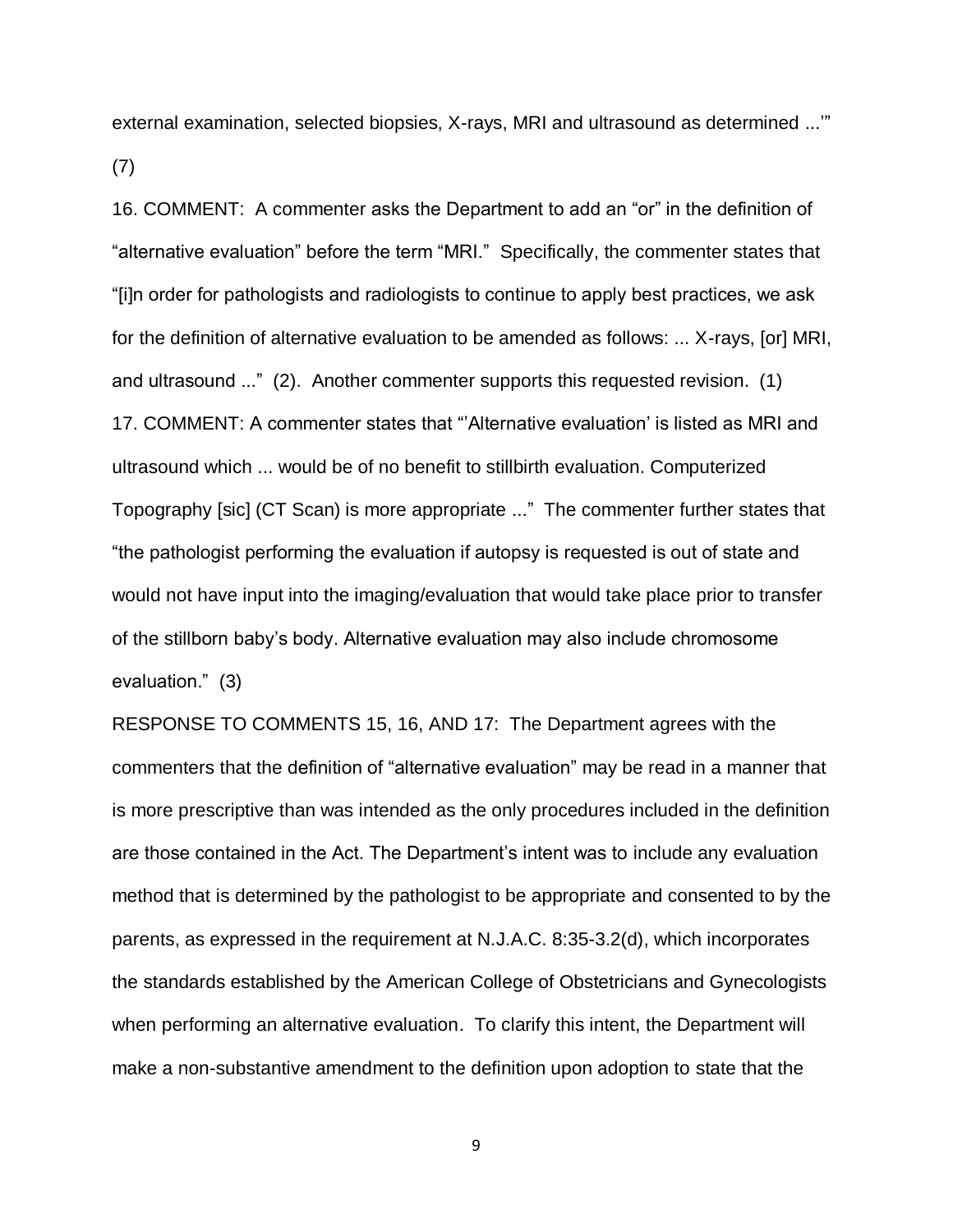alternative evaluation may include, but is not limited to, the methods listed in the definition, as determined appropriate by the pathologist performing the evaluation and the consenting parents. This non-substantive change will reflect the Department's intent to define alternative evaluation broadly in order to capture all appropriate methods of evaluation that are accepted within the medical community and determined by the pathologist to be the most effective for conducting the post-mortem examination.

18. COMMENT: A commenter states that the "[d]efinition of fetal death in legislation does not match the definition used by New Jersey. Certificate of fetal death, burial, cremation or removal permit is required over 20 weeks gestation at delivery regardless of weight." (3)

 RESPONSE: Consistent with N.J.S.A. 26:8-40.27.a, the Department defined stillbirth or stillborn child to mean an unintended fetal death that occurs after 20 weeks of pregnancy or involves a fetus weighing 350 or more grams. The commenter may be confusing the definition of stillbirth set forth in the Act with the definition of fetal death for purposes of issuing a certificate of fetal death under N.J.S.A. 26:6-11. The Department makes no change on adoption in response to the comment.

19. COMMENT: With regard to the definition of memory box, a commenter states that the inclusion of a certificate of life in the box "is not appropriate as the child was born deceased. The mother/family may elect to request a certificate of birth resulting in stillbirth from the State. Permission from the mother is required from the mother to cut a lock of hair." (3)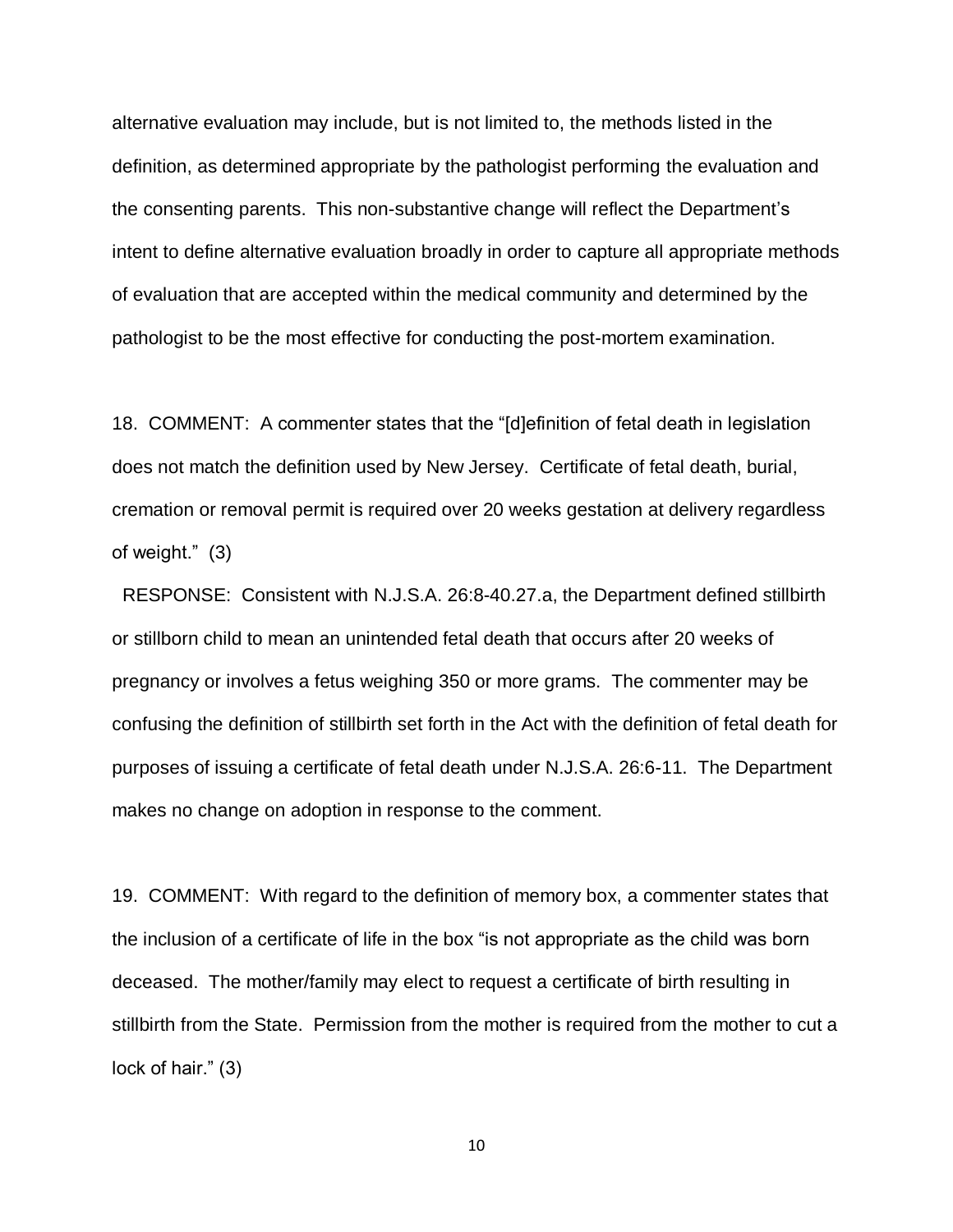20. COMMENT: A commenter states that the "proposed regulations set forth a number of definitions relevant to the new regulatory requirements, including that of a 'memory box,' consisting of keepsakes from a stillbirth. N.J.A.C. 8:35-1.3. Some of our facilities already have policies and procedures in place for the collection and maintenance of memory boxes, which contain many, if not all, of the keepsake items included in the definition. The definition already contains one item, photographs, which require patient permission to include in the keepsake box. We respectfully request the Department consider also requiring patient permission to include a handprint or footprint and a lock of hair in the memory box. The hair, in particular, requires hospital personnel to cut a lock from the baby and we believe that the patient should consent to its inclusion." (5) RESPONSE TO COMMENTS 19 AND 20: The certificate of life that may be contained in the memory box is a symbolic keepsake to memorialize evidence of the child's existence and is not to be confused with or take the place of a certificate of birth resulting in stillbirth. The Department does not believe that a keepsake certificate of life is inappropriate. The definition of memory box at N.J.A.C. 8:35-1.3 was intended to require parental permission for both photographs and a lock of hair before they were taken and included in the memory box. The definition originally required permission for locks of hair to be taken from the stillborn child, but was omitted due to a technical error upon publication in the New Jersey Register. This error will be corrected upon adoption as a non-substantive change. Additionally, the Department does not believe parental consent is required for the taking of a handprint or footprint as these actions do not involve any alteration to the baby. However, if a facility would like to ask for parental permission before taking the handprint or footprint, then the facility is free to do so as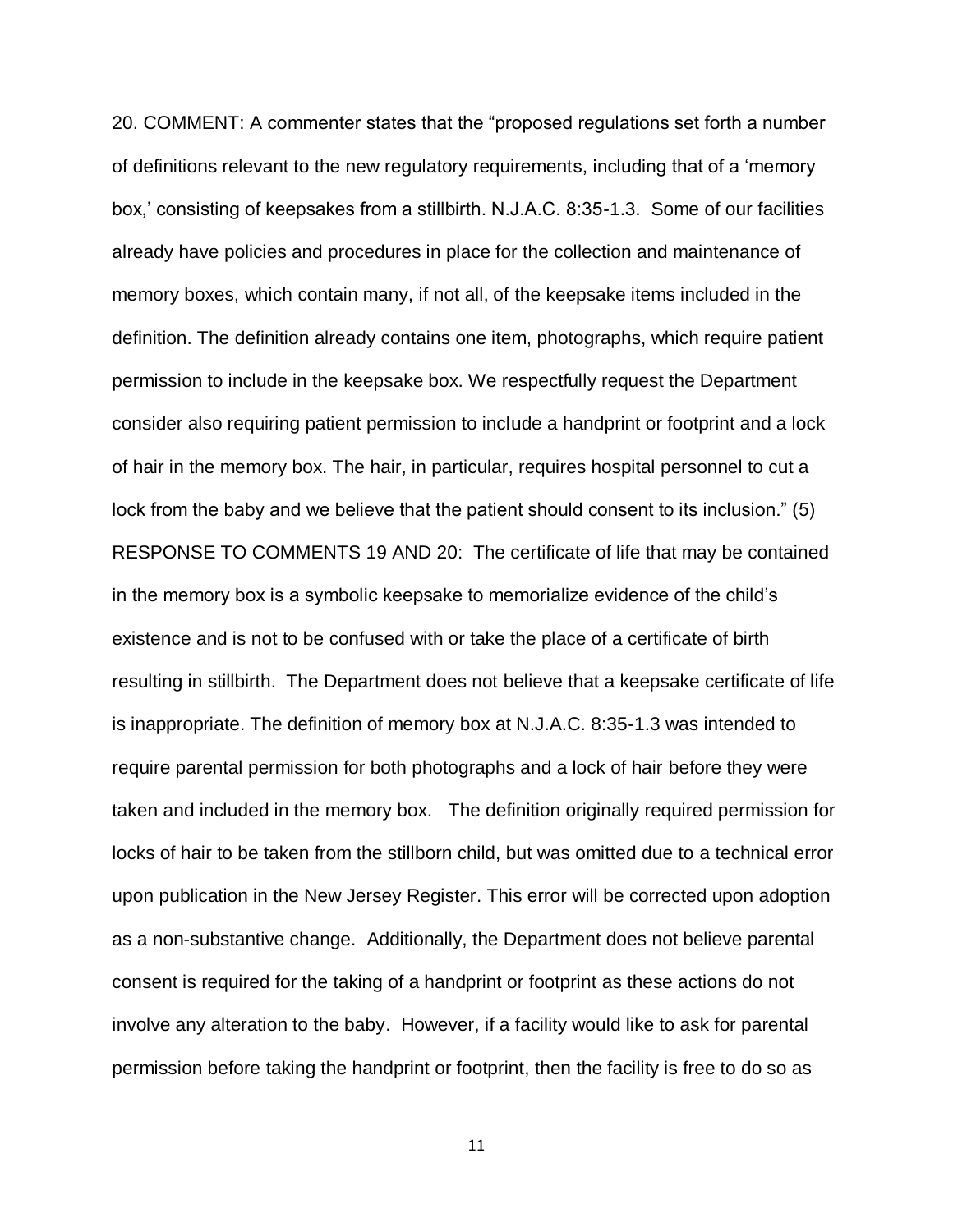the rules do not prohibit requesting permission before creating this keepsake. The Department makes no change on adoption in response to the comment.

21. COMMENT: A commenter "appreciates the Department providing flexibility in its definition of 'one-on-one nursing care.' Permitting the assigned nurse to change with the end of each nursing shift allows hospitals to provide appropriate and professional coverage to the patient. Furthermore, we appreciate the flexibility for the assigned nurse to 'have additional duties and responsibilities during his or her shift.' While we interpret this to imply a nurse may also attend to other patients as necessary, and not limit his or her duties to only one patient, we believe the Department should amend the language to expressly state these additional duties and responsibilities include attending to other patients." (4)

22. COMMENT: A commenter "is appreciative that the Department, in these proposed regulations, has defined 'one-to-one nursing care' in a manner that clearly does not alter existing nurse staffing ratio requirements but also allows nurses assigned to the patient to also perform additional duties and responsibilities. See N.J.A.C. 8:35-1.3." (5) RESPONSE TO COMMENTS 21 and 22: The proposed definition of "one-on-one nursing care" clearly and unambiguously permits the nurse who is assigned to care for a patient who experienced a stillbirth to perform duties and responsibilities other than those necessary to care for the grieving patient. Specifically, the definition provides that "the assigned professional nurse may also have additional duties and responsibilities during his or her shift." The broad nature of the phrase "additional duties and responsibilities" allows a facility to assign additional tasks, such as caring for other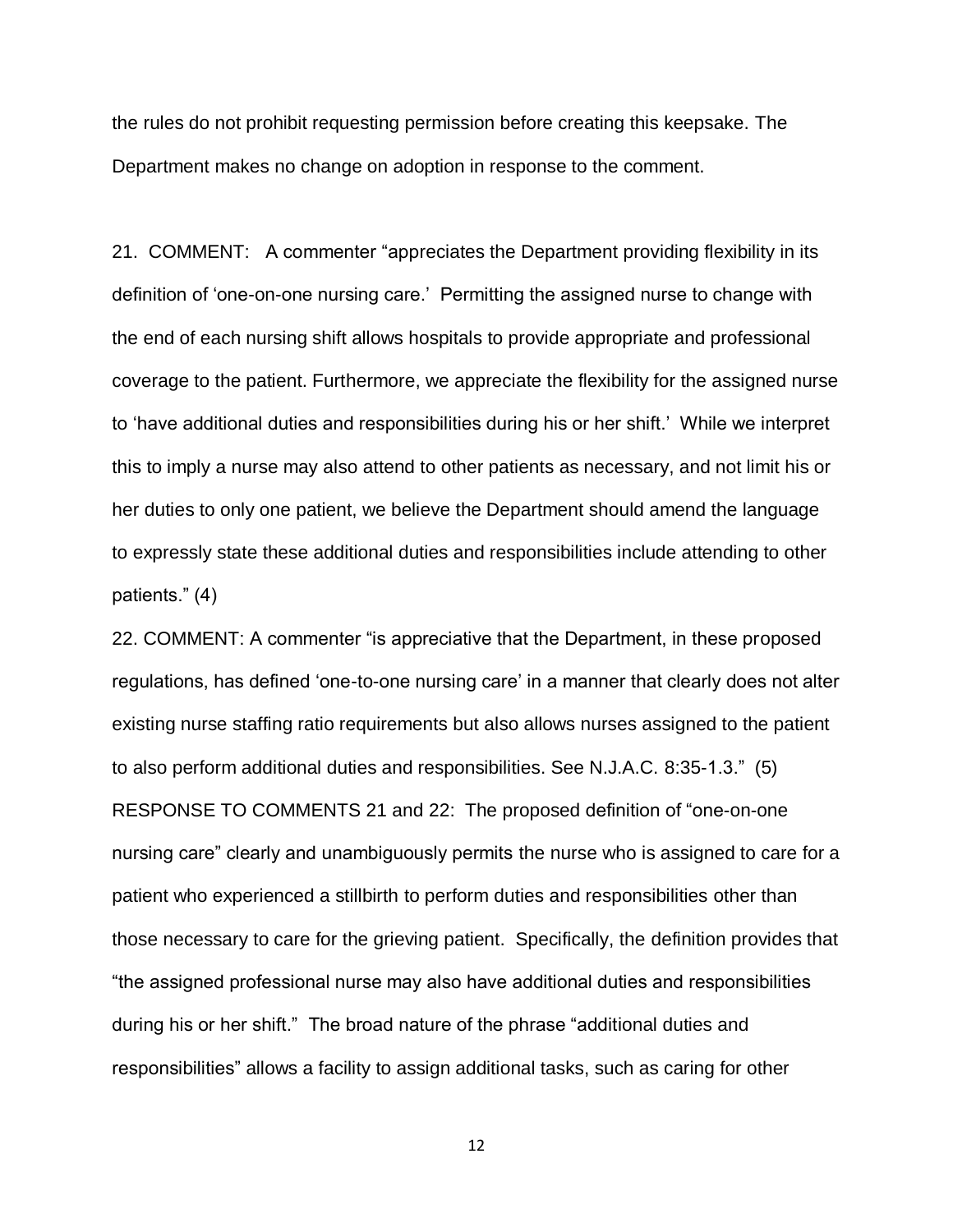patients, to the one-on-one nurse as it deems necessary and appropriate. Because the definition explicitly allows for the one-on-one nurse to perform duties in addition to his or her responsibility to care for the patient who experienced a stillbirth, the Department makes no change on adoption in response to the comment.

#### **N.J.A.C. 8:35-2.2 Physician Responsibilities**

23. COMMENT: Regarding N.J.A.C. 8:35-2.2(a), which requires the assignment of certain responsibilities to one primary physician when a stillbirth occurs, the commenter "would like to point out that in many births, a nurse midwife is the primary care provider and can also be assigned this responsibility, especially when the patient is cared for by the midwife during her pregnancy. Therefore, we respectfully request that 'midwife' is added after 'physician' in this section so that it applies to both." (7)

24. COMMENT: A commenter states that "[a]ny reference to 'physician' should also include certified nurse midwives as they are licensed independent practitioners. We suggest using the term 'provider(s).'" (3)

25. COMMENT: A commenter states that the Department "has added a provision in its proposed regulation, not specifically delineated in the statute, which requires the physician to advise the patient that a midwife or other healthcare professional may be present during any discussions." The commenter "is appreciative that the Department has included this fourth responsibility, ensuring that there is an option that another healthcare professional can be present during these delicate conversations. In practice, however, some parents elect to have a midwife provide maternity care without physician involvement. In those instances, our system would seek to ensure that the midwife, who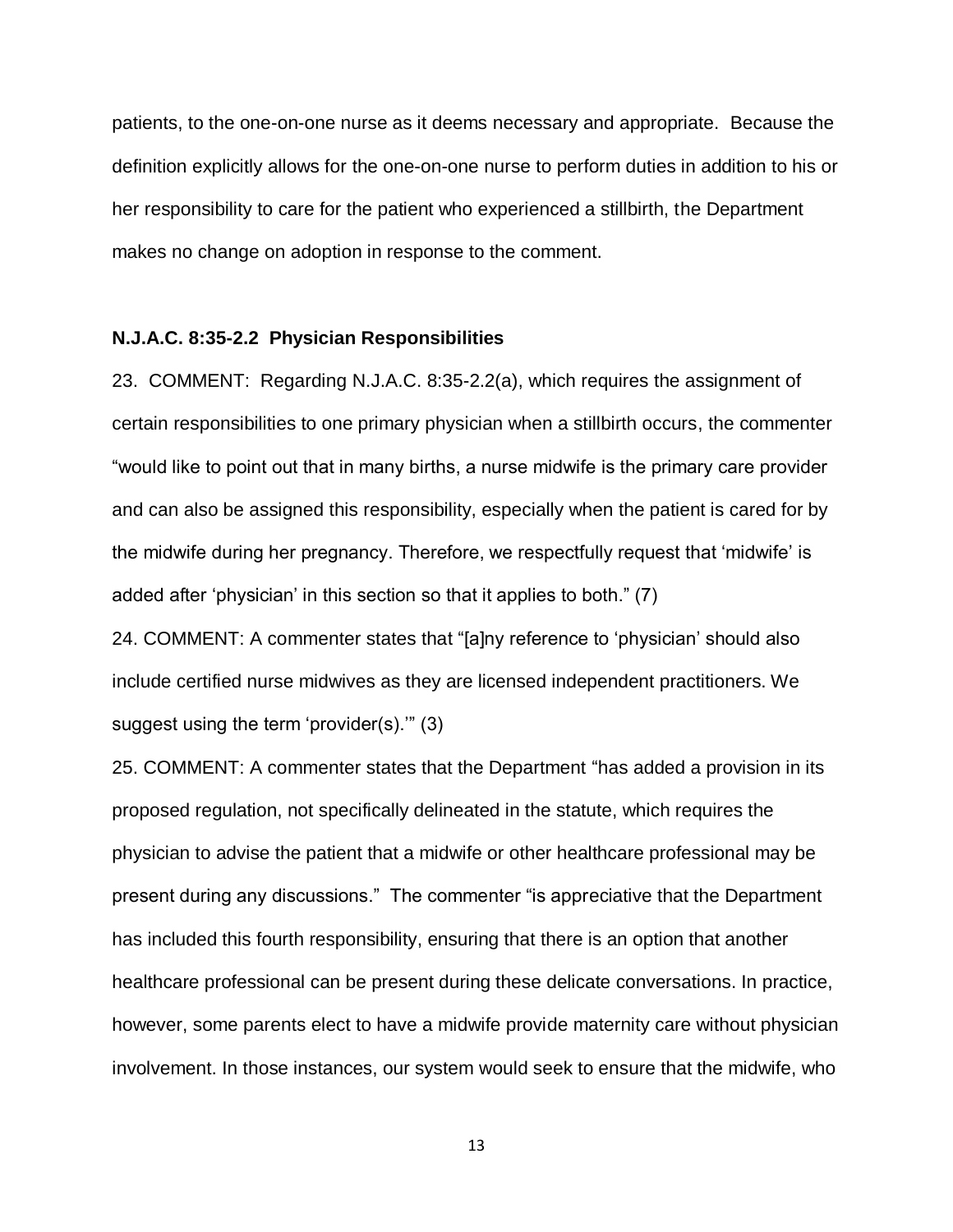is a familiar and trusted resource to the patient, would fully participate in the care and coordination with the patient and family. Therefore, we ask the Department to consider amending proposed N.J.A.C. 8:35-2.2(a) to enable a midwife to be the primary point of contact with the patient and family, if the patient so chooses. This request would comply with statutory requirements that a primary physician be assigned to the case, but would provide needed flexibility to ensure that the patient is receiving care and communication consistent with the original birthing plan, if she so chooses." (5)

RESPONSE TO COMMENTS 23, 24, AND 25: N.J.S.A. 26:8-40.28.b(7) provides that facilities must have a policy and procedure setting forth the "protocols for **assigning primary responsibility to one physician**, who shall communicate the condition of the fetus to the mother and family, and inform and coordinate staff to assist with labor, delivery, and postmortem procedures." (Emphasis added). Because the statute expressly requires a physician to have these responsibilities, and not a midwife or other healthcare professional, the Department is without authority to contravene the statutory requirement by amending the rule in the manner suggested by the commenters. While the Department is unable to amend the rule due to the constraints of the statute, the rule as proposed addresses the commenters' concerns because it requires the physician to advise the patient that a midwife, or any other health care professional that provided her with care during the pregnancy, may be present during any discussions he or she has with the patient. This requirement ensures that the patient will have a trusted and familiar care provider present for the difficult discussions she will have with the primary physician. Accordingly, the Department makes no changes on adoption in response to the comments.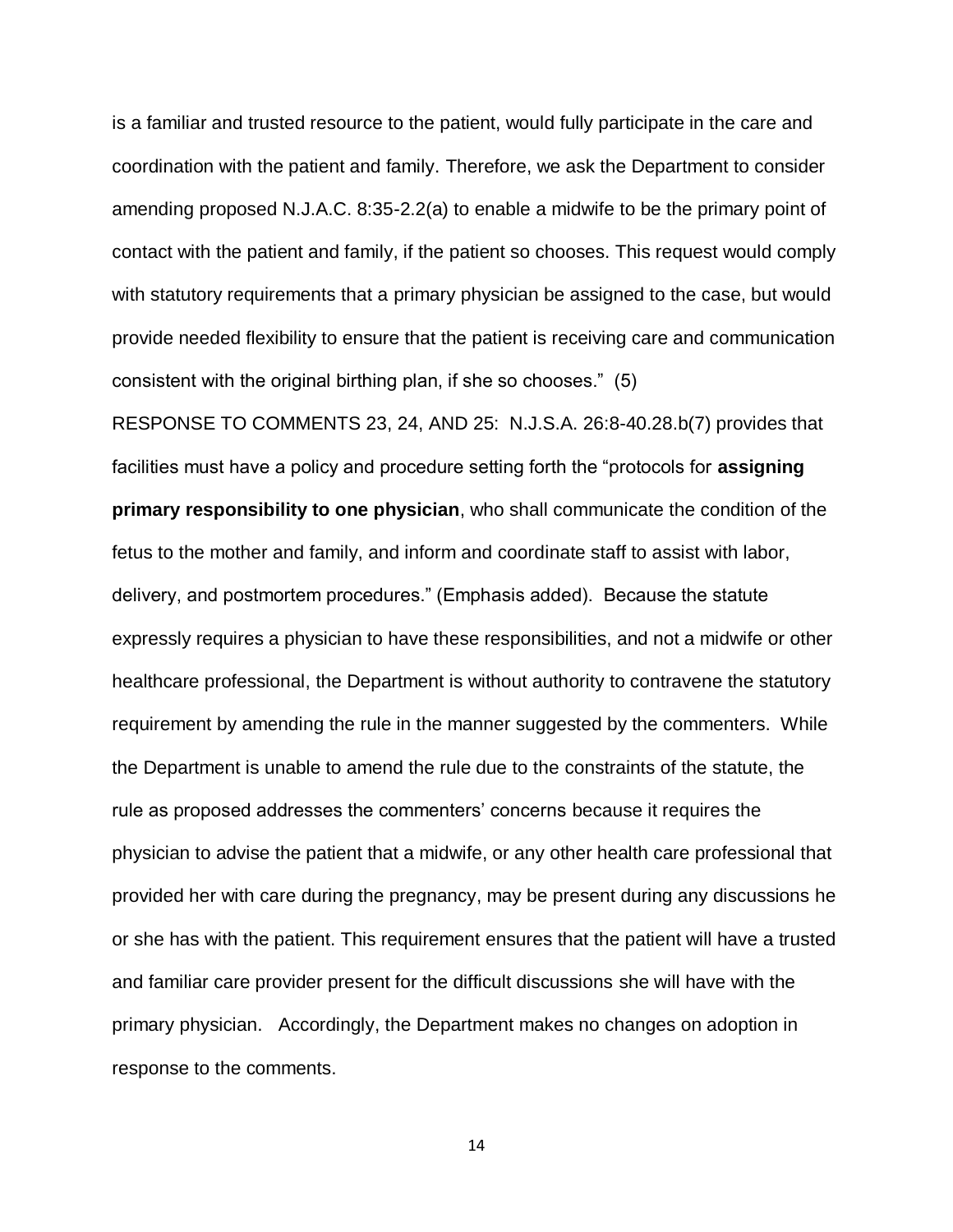26. COMMENT: Noting that N.J.A.C. 8:35-2.2 requires the assignment of certain duties to one primary physician, a commenter asserts that "[p]roviders are on call and caring for an individual patient for, on average, 24 hours, after which another provider assumes care for the patient. While consistency in provider information is very important, it is not reasonable to assign this responsibility to one provider for the course of the patient's admission. Physicians do not address the coordination of facility staff or the preparation of the patient to view the stillborn infant. These are typically nursing responsibilities." (3) 27. COMMENT: A commenter believes that the "proposed regulation establishes the responsibilities that for which 'one primary physician' is responsible when a stillbirth occurs. The proposal, however, does not provide allowances so that a primary physician can effectuate a proper handoff at the end of a shift in instances in which a patient remains in the hospital for multiple shifts or multiple days." Therefore, the commenter "respectfully requests that the Department amend its proposal, at N.J.A.C. 8:35-2.2(a) to indicate that one primary physician per shift shall be assigned responsibility for overseeing the delineated responsibilities. We believe this change would be consistent with the definition of 'one-to-one nursing care,' which requires one professional nurse be assigned to the patient 'for the duration of each nursing shift.' N.J.A.C. 8:35-1.3.**"** (5)

RESPONSE TO COMMENTS 26 AND 27: As stated in the Response to Comments 23, 24, and 25, N.J.S.A. 26:8-40.28.b(7) requires the Department to establish protocols for assigning primary responsibility to one physician for communicating the condition of the fetus to the mother and family and informing and coordinating staff to assist with labor,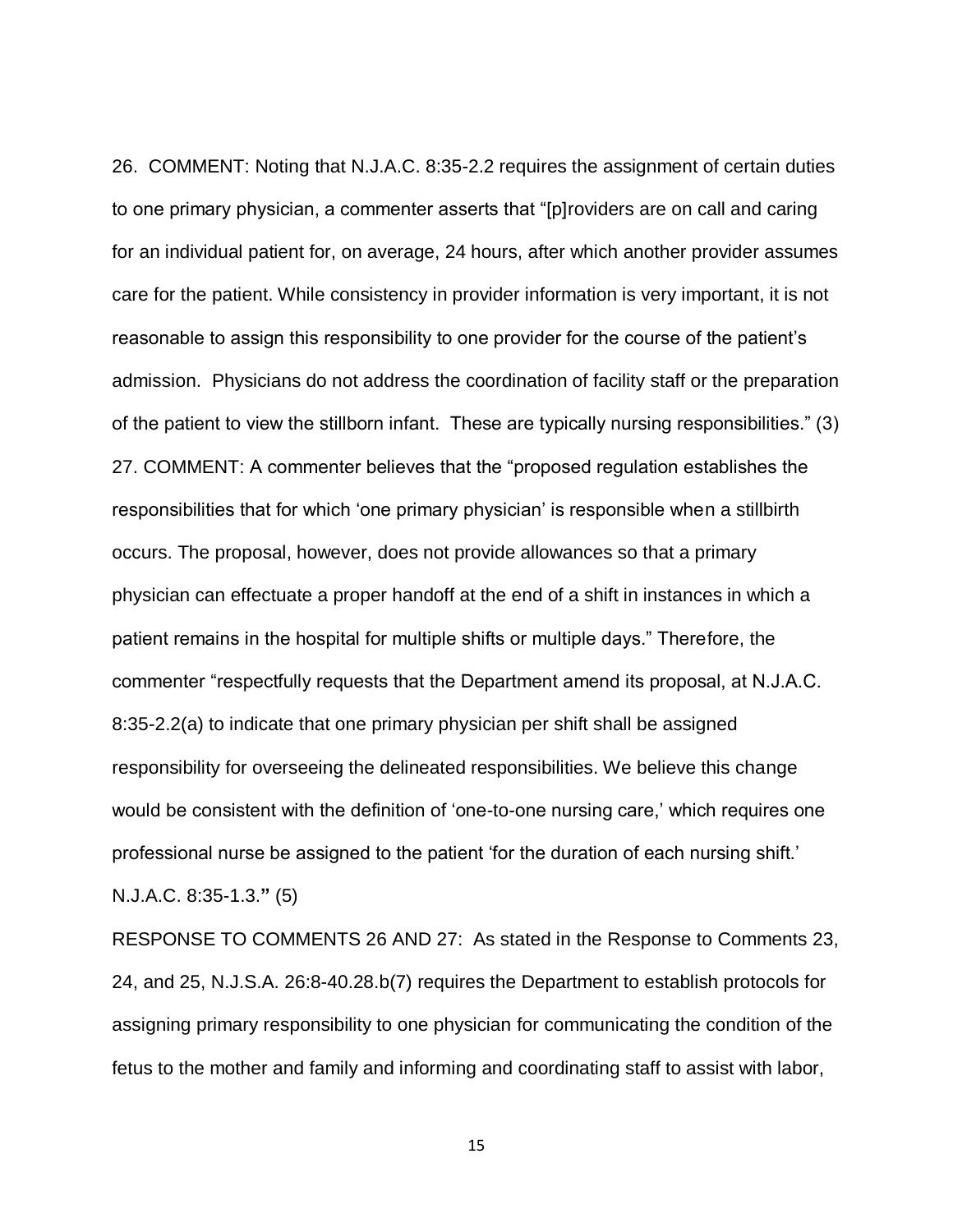delivery, and postmortem procedures, which the Department accomplishes in N.J.A.C. 8:35-2.2. Unlike one-on-one nursing care, which requires the assignment of duties to a nurse on a shift-by-shift basis, the patient has only one primary physician during her stay. The responsibilities assigned to the primary physician, which are communicating the condition of the fetus to the mother and family and coordinating orders addressing postmortem procedures, can and should be completed within the parameters of this one physician's shift. Because the duties can be completed within a normal shift, there is no need to transfer the responsibilities to a different physician when the primary physician's shift ends.

Regarding the comment that nurses and not physicians prepare the patient to view the stillborn child and coordinate facility staff, N.J.S.A. 26:8-40.28.b(7) requires a physician to perform these duties. As these duties are statutorily required to be performed by a physician, the Department is unable to delegate those tasks to other healthcare professionals, including nurses.

Based upon the foregoing, the Department makes no changes on adoption in response to the comments.

#### **N.J.A.C. 8:35-2.3 Training for Direct Care Staff**

28. COMMENT: Proposed N.J.A.C. 8:35-2.3 requires staff training on the effective and sensitive delivery of certain information to the patient, including the "importance of an autopsy." *See* N.J.A.C. 8:35-2.3(a)1iv. The commenter suggests "changing the term 'importance' of autopsy to 'value.'" (3)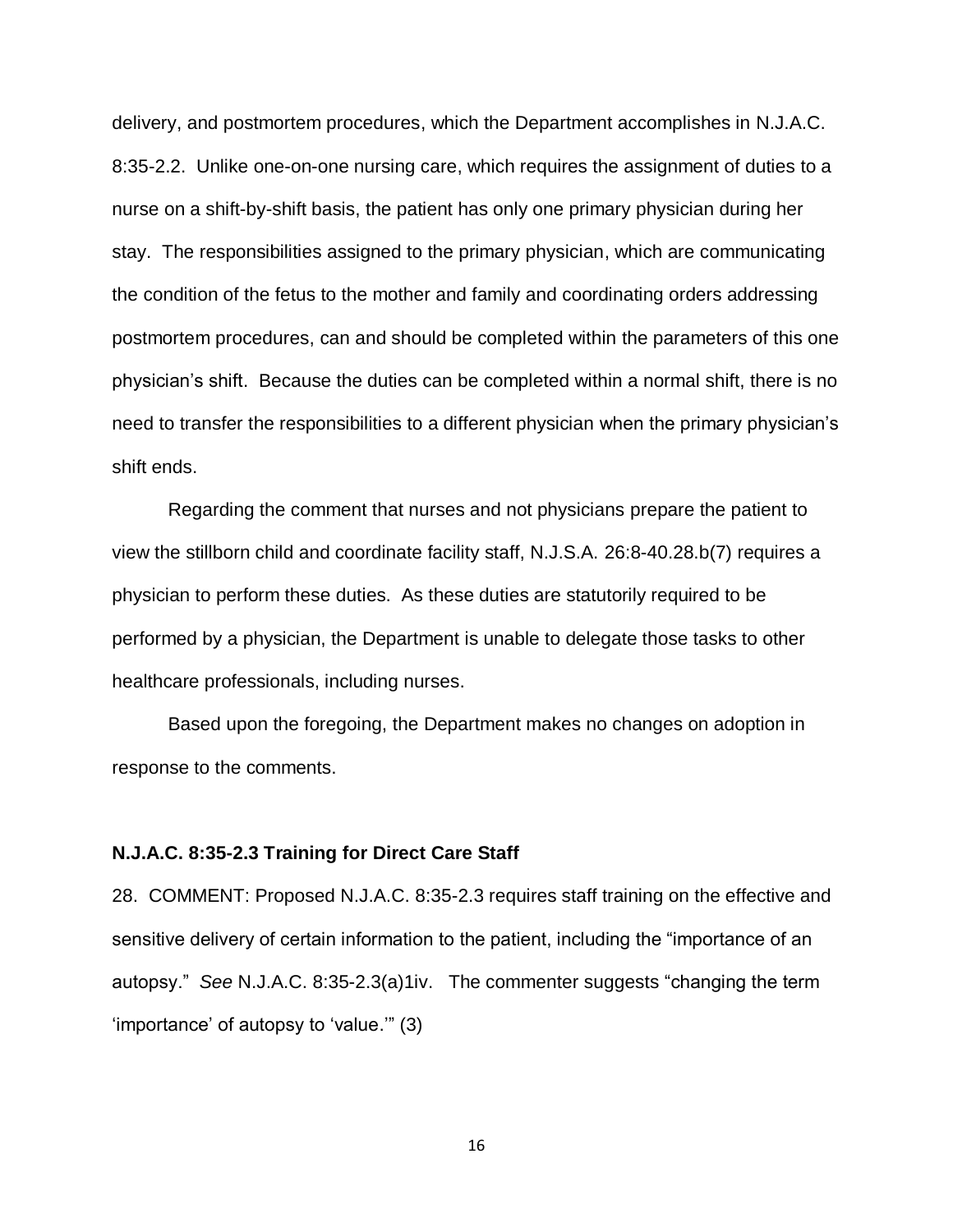RESPONSE: The use of the phrase "importance of an autopsy" mirrors the use of the phrase in the Act. Indeed, N.J.S.A. 26:8-40.28.b(7) requires the physician who is responsible for communicating with the family to discuss the "importance" of an autopsy. Consequently, proposed N.J.A.C. 8:35-3.2(b)2 also uses the phrase "importance of an autopsy." Because the rule follows the language in the Act as it relates to the usage of "importance of an autopsy" at N.J.A.C. 8:35-3.2(b)2, it is logical to use the same phrase at N.J.A.C. 8:35-2.3(a)1iv. Moreover, the words "importance" and "value" are synonyms for one another. Thus, changing the term "importance" to "value" would be ineffectual. Therefore, the Department makes no changes on adoption in response to the comment.

29. COMMENT: A commenter suggests "that the Department clarify the availability of grief counseling because "'[c]ounseling' is a term reserved for mental health professionals. 'Grief support' is the process provided by nurses and other educated professionals while the patient is in the hospital and post-discharge." (3) RESPONSE: Proposed N.J.A.C. 8:35-2.3(a)1ii requires staff training on effectively communicating the availability of "grief counseling" to the patient. Thus, the intent of the proposed rule is to ensure that staff members are able to sensitively broach the topic of grief counseling with the patient, not to specify who must provide the counseling. A hospital is free to define "grief counseling" as it deems appropriate and communicate that information to a patient in a sensitive manner required by the rule. Therefore, the Department does not believe that further clarification is necessary.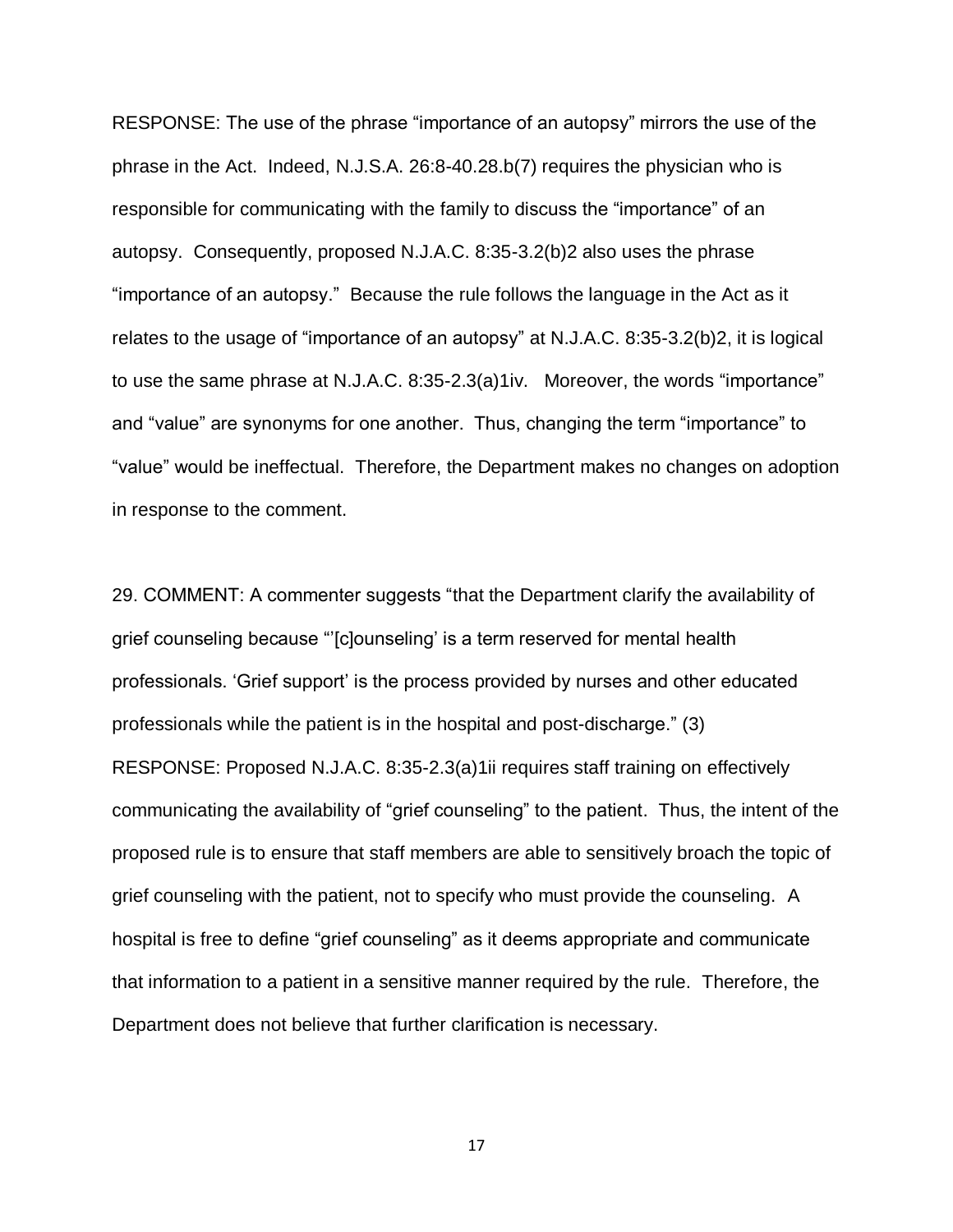30. COMMENT: A commenter asks for clarification of the documentation required for training direct care staff members: "Is this documentation also required for providers (i.e. physicians and certified nurse midwives)?" (3)

RESPONSE: Under proposed N.J.A.C. 8:35-2.3, healthcare facilities are required to provide training appropriate for each direct care staff member who provides care to a patient who experiences a stillbirth and to document receipt of the training in the staff member's personnel file. Proposed N.J.A.C. 8:35-1.3 defines direct care staff as "facility staff who provide services to a patient that require interaction between the staff member and the patient. Examples include, but are not limited to, **physicians**, physicians' assistants, professional nurses, **midwives**, psychologists and social workers who provide services by communicating directly with the patient." (Emphasis added). Because the rule articulates who is considered "direct care staff," which includes physicians and midwives, and clearly states that documentation of training provided to direct care staff must be placed in each staff member's personnel file, the Department makes no change on adoption in response to the comment.

#### **N.J.A.C. 8:35-2.4 Requirements for a Bereavement Checklist**

31. COMMENT: A commenter "understands the Department's desire to create a minimum set of standards for facilities to aid the parents of [a] stillborn child through the creation of a bereavement checklist. The proposed language indicates the bereavement checklist is to assist the facility in obtaining certain information which is 'needed … to aid the patient and family with the grieving process.' However, proposed N.J.A.C. 8:35- 2.4(a)(1)(vi) requires the facility to inquire about the number of living children the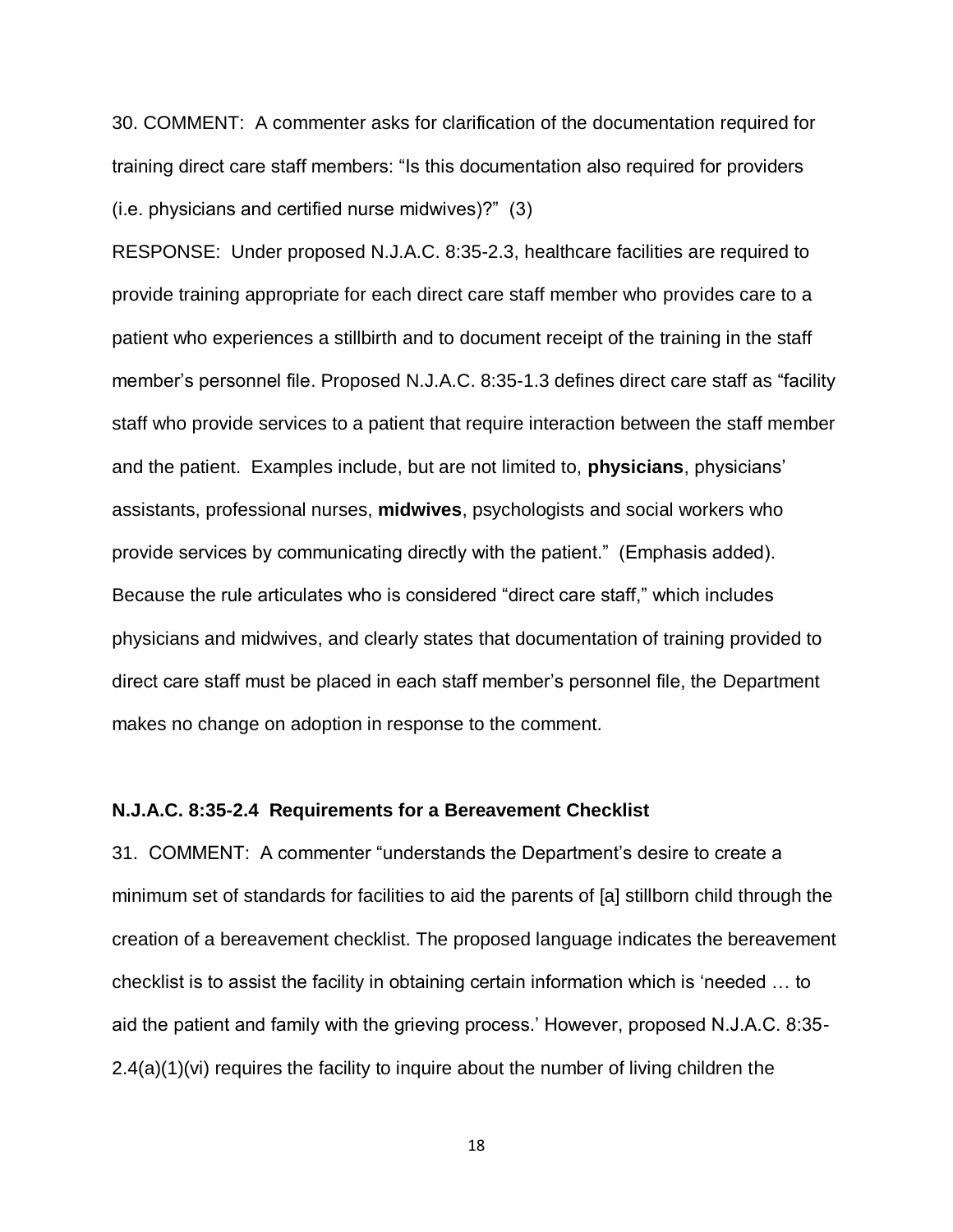parents of the stillborn child have. Similarly, proposed N.J.A.C. 8:35-2.4(a)(1)(ix) requires the facility to inquire whether the parents suffered a previous loss of a stillborn child." The commenter "believes nothing should prevent facilities from inquiring about this type of information when the occasion is appropriate, but requiring facilities to broach the subject of number of living children or previous stillborn births during this emotional time will in fact be detrimental to the grieving process. Thus, we believe the Department should delete proposed N.J.A.C. 8:35-2.4(a)(1)(vi) and (ix)." (4) RESPONSE: N.J.S.A. 26:8-40.27.f requires patients and their families who suffer a stillbirth to be treated in a sensitive manner and the bereavement checklist, found at N.J.S.A. 26:8-40.28.b(3), is intended to assist the facility in this regard. The Department believes that a family's background, as it pertains to living children and past stillbirths, will help the facility in addressing the family's needs. The Department trusts that health care facilities will collect this information at appropriate times. The Department makes no change upon adoption in response to the comment.

32. COMMENT: A commenter states that "the requirements of proposed N.J.A.C. 8:35-2.4(a)(1)(xiii) are ambiguous. This language requires 'confirmation that the stillbirth information pamphlet … was provided to the family.' The language does not clearly state who must provide this confirmation: the provider or the patient." The commenter believes "an interpretation requiring the family to confirm receipt of the stillbirth information pamphlet would transform the process from one focused on compassion to one which is transactional in nature. Thus, we believe the Department should clarify the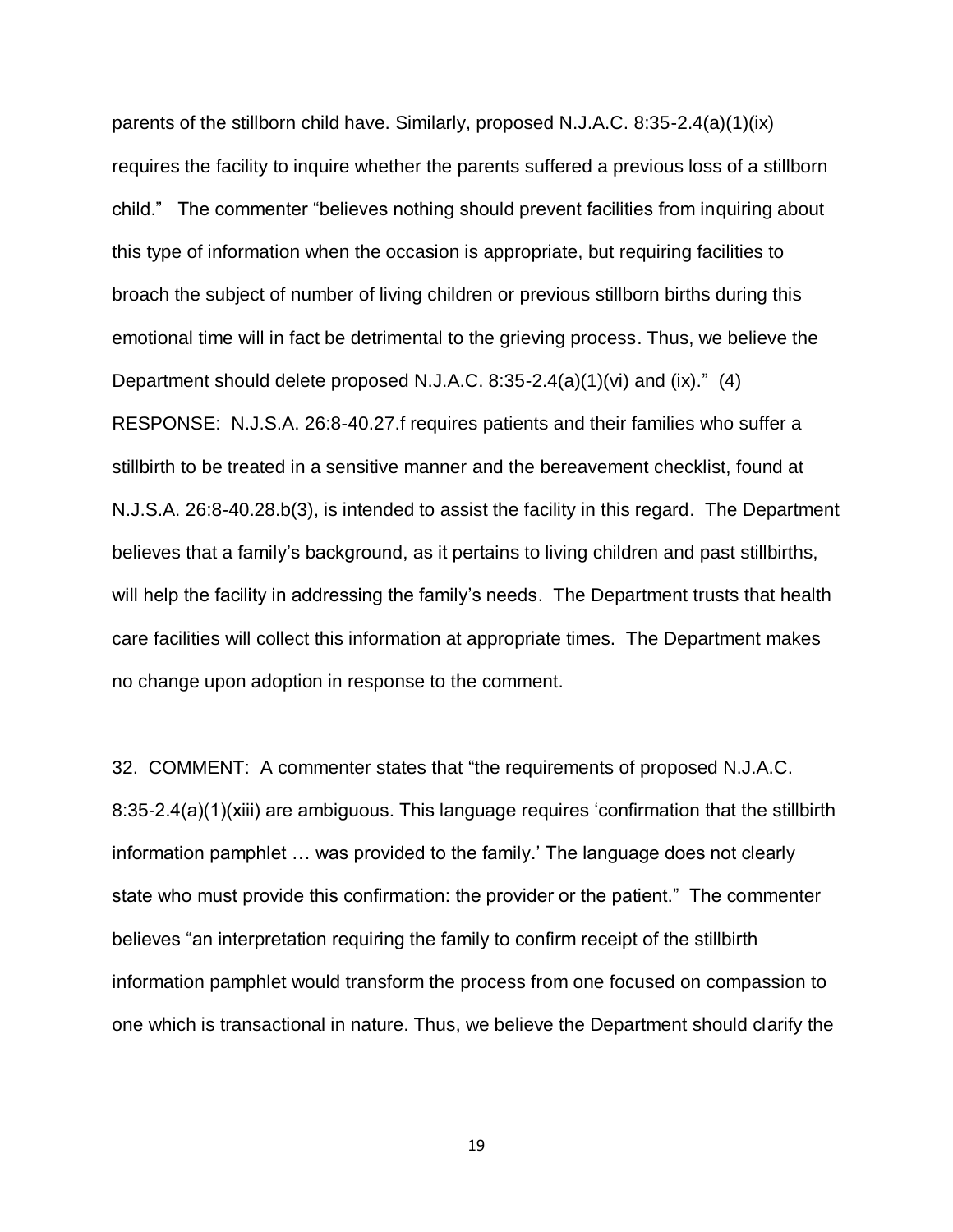ambiguity in this provision to require the provider to confirm the stillbirth information pamphlet was provided to the family." (4)

RESPONSE: Proposed N.J.A.C. 8:35-2.4(a) requires a healthcare facility to develop and implement a bereavement checklist that includes confirmation that the stillbirth information pamphlet was provided to the family. Therefore, the Department believes it is sufficiently clear that in implementing the checklist the health care facility staff would make an entry in the checklist confirming that the family received the pamphlet and then place a copy of the checklist in the patient's file, as required by proposed N.J.A.C. 8:35- 2.4(b). The Department makes no change on adoption in response to the comment.

28. COMMENT: A commenter "does not understand why the address of the primary support person is required (N.J.A.C. 8:35-2.4(a)(1)(x)) and suggests that this be deleted. The telephone number of this individual is generally documented, but the address is not generally collected or documented." (3)

RESPONSE: The Department agrees with the commenter. The intent of N.J.A.C. 8:35- 2.4(a)1x was for the facility to have a point of contact for the patient's primary support person in the event the facility needed to contact the support person with any issues regarding the care or emotional support of the patient. Because contacting the support person by telephone is a faster mode of communication and furthers the intent of the rule, the Department is making a non-substantive change to the rule upon adoption to require the collection of a telephone number rather than the address of the patient's primary support person.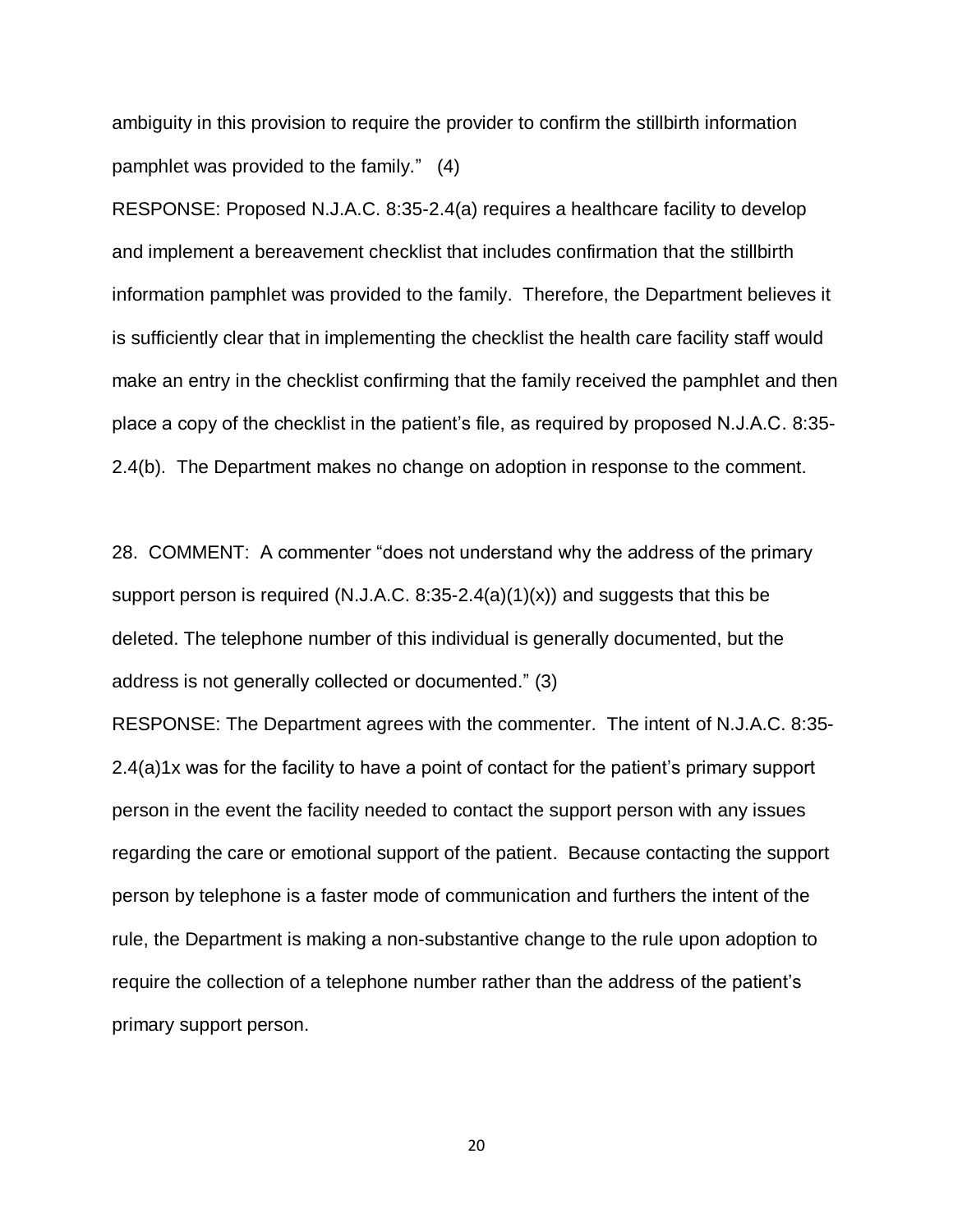29. COMMENT: With regard to a certificate of birth resulting in stillbirth, the commenter "suggests that 'requested' be changed to 'offered' (N.J.A.C. 8:35-2.4(a)1(xi)) as the patient may not make this choice while in the hospital." (3)

RESPONSE: N.J.A.C. 8:35-2.5(a)7 requires that, as part of the stillbirth informational pamphlet, the patient be advised of how to obtain a certificate of birth resulting in a stillbirth. It is the Department's intention that the bereavement checklist reflect whether the patient was offered information on obtaining this certificate. To clarify this intent, the Department will make a non-substantive amendment to N.J.A.C. 8:35-2.4(a)1xi upon adoption in response to this comment to change "requested" to "was offered information regarding how to obtain" in regard to whether the parents were offered a certificate of birth resulting in stillbirth on the bereavement checklist. This non-substantive change ensures that N.J.A.C. 8:35-2.4(a)1xi and 2.5(a)7 contain identical standards.

30. COMMENT: A commenter "suggests that 'postmortem activities' (N.J.A.C. 8:35- 2.4(a)) be changed to 'bereavement care' as 'postmortem' activities are generally performed by medical and nursing professionals not by family members and siblings." (3)

RESPONSE: The Department disagrees with the commenter. Proposed N.J.A.C. 8:35-2.4(a)1xii requires that a healthcare facility's bereavement checklist include "whether the patient would like to include other family members, including siblings of the stillborn and visitors of their choosing, in postmortem activities." Although not defined in the rules, the ordinary meaning of the term "postmortem" as an adjective includes "of, pertaining to, or occurring in the time following death." See Random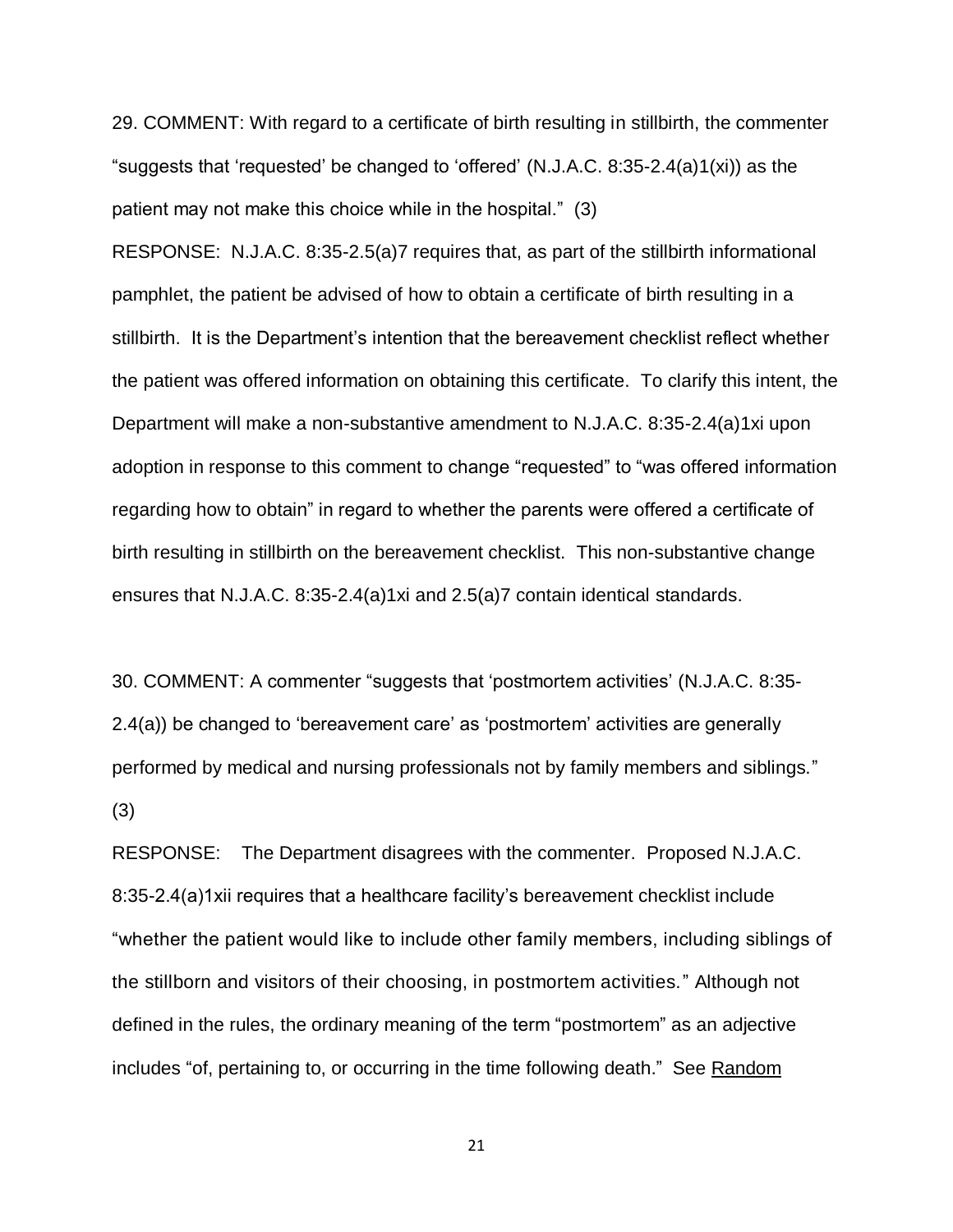House Kernerman Webster's College Dictionary, copyright 2010, by Random House. Another source defines post-mortem as "[o]ccurring or done after death." See American Heritage Dictionary of the English Language, Fifth Edition, copyright 2016, by Houghton Mifflin Harcourt Publishing Company. When the plain meaning of the term "postmortem" is used in the context of the rule, it becomes clear that family members, with the consent of the parents, may participate in the same post-death activities that the parents are entitled to participate in under these rules and does not mean family members would be performing activities executed by health care professionals, such as a postmortem examination to determine the cause of death. Accordingly, the Department will not be making any changes upon adoption to the proposed rule in response to this comment.

31. COMMENT: A commenter "suggests that 'the stillbirth information pamphlet' be changed (N.J.A.C 8:35-2.4(a)(1)xiii) to 'a stillbirth information pamphlet' as this pamphlet is not standardized throughout the State." (3)

RESPONSE: The Department does not believe it is necessary to change the reference to "the stillborn information pamphlet" in N.J.A.C. 8:35-2.4(a)1xiii. When N.J.A.C. 8:35- 2.4(a)1xiii is read in conjunction with N.J.A.C. 8:35-2.5, which requires facilities to develop "a stillbirth information pamphlet," it becomes clear that each facility is required to develop its own information pamphlet. Thus, the Department makes no change on adoption in response to the comment.

#### **N.J.A.C. 8:35-2.5 Stillborn Information Pamphlet**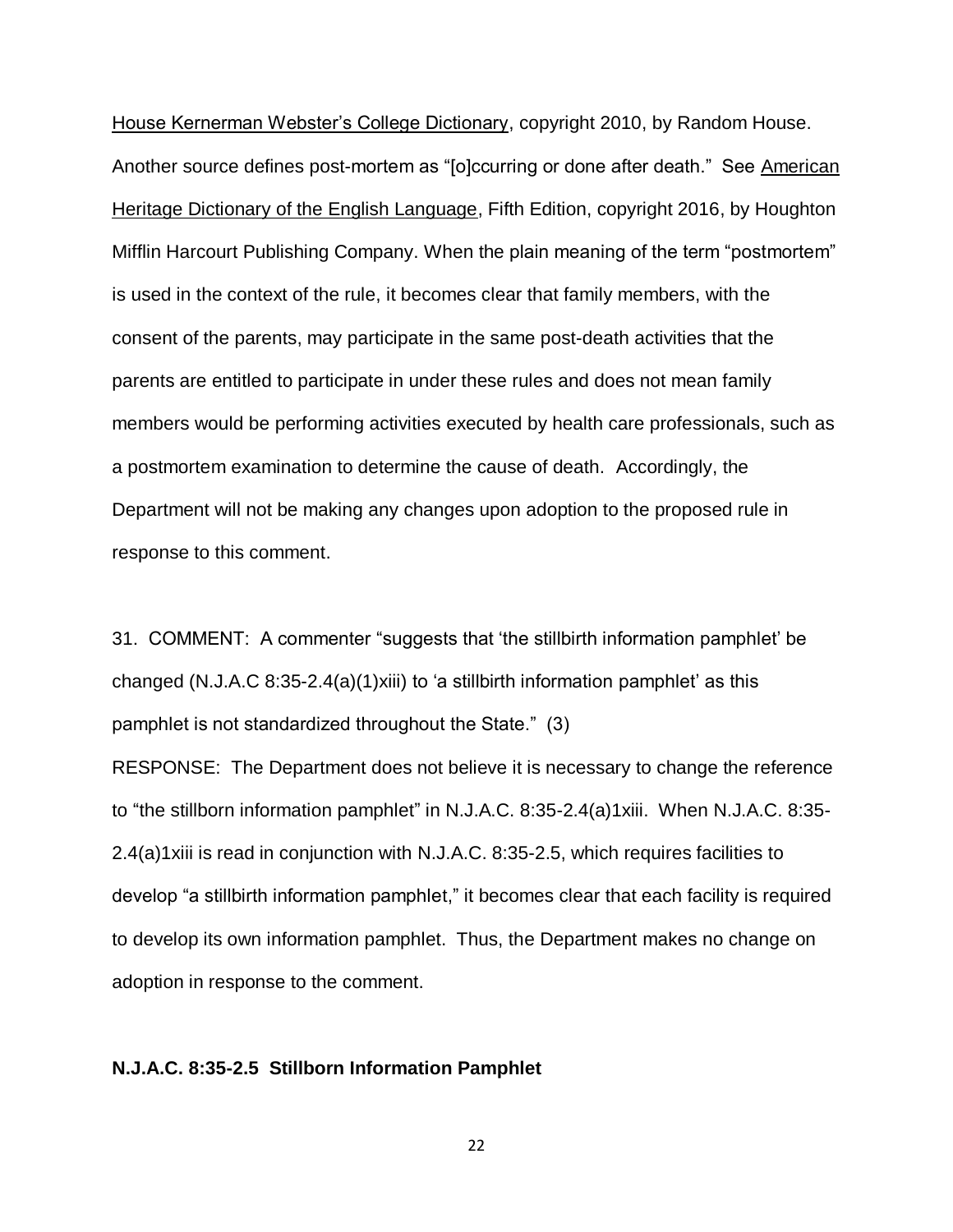32. COMMENT: N.J.A.C. 8:35-2.5 requires a facility to develop a stillbirth informational pamphlet for distribution to a patient experiencing a stillbirth, which includes "[f]uneral and cremation options, including contact information for local funeral directors." A commenter "suggests removing 'funeral options' as these vary based on cost and personal preferences and are better provided by a funeral director. We suggest adding 'cremation' [as] an option along with burial options. This requirement is not stated in the legislation and would be better provided via fliers that could be updated and printed at a lower cost. Contact information for local funeral directors, community support groups, and grief counselors may change which would necessitate destroying unused pamphlets and reprinting the updated version of the entire pamphlet." (3)

RESPONSE: N.J.S.A. 26:8-40.28.b requires health care facilities to adhere to policies and procedures that include providing "an informational pamphlet to a family experiencing a stillbirth that includes information about funeral and cremation options." Consistent with this statutory provision, proposed N.J.A.C. 8:35-2.5 requires facilities to develop a stillborn information pamphlet that includes information on "funeral and cremation options, including contact information for local funeral directors." If funeral and support group information changes often, the proposed rule would not prevent a health care facility from including this information as an insert or attachment to the pamphlet. As the Department does not define the format of the informational pamphlet, facilities are permitted to format the pamphlet in a manner which works best for them. The Department makes no change on adoption in response to the comment.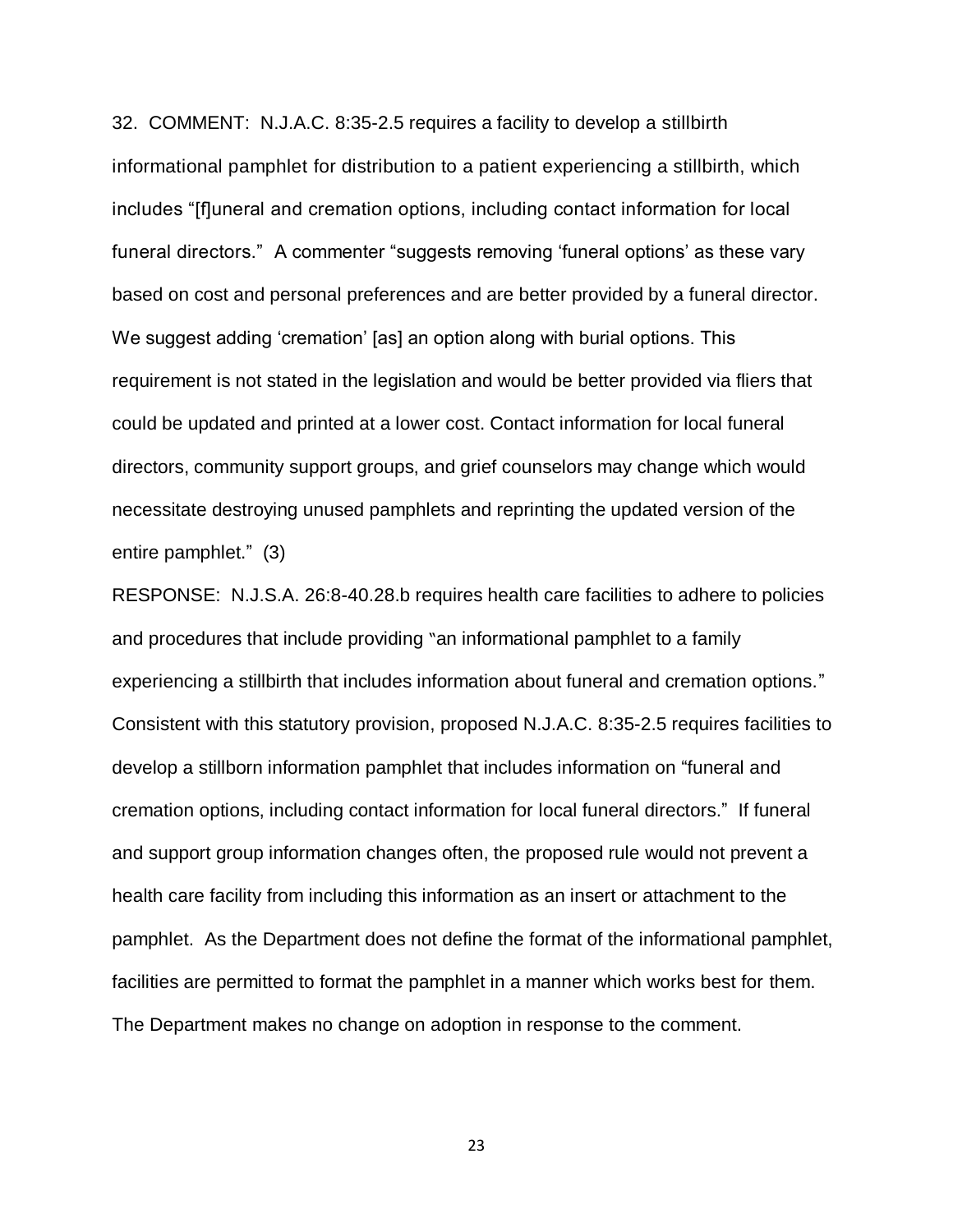#### **N.J.A.C. 8:35-2.6 Patient and Family Support**

33. COMMENT: A commenter states that proposed N.J.A.C. 8:35-2.6(a)2 "requires the following: 'The provision of one-on-one nursing care for the duration of the patient's stay at the facility.' Since the law was enacted, hospitals have been unable to interpret the intent of this section. It is our understanding from the legislative sponsor and the advocates of the bill that the intent is to require one nurse be assigned to that family during this difficult time. This will prevent multiple nurses and other healthcare professionals from delivering conflicting or confusing messages to the family, and to ensure the patient and her family that numerous healthcare providers will be asking her the same questions over and over again. However, some hospitals interpret this subsection to require one nurse be assigned to the family and be prohibited from caring for other patients. This staffing requirement would be incredibly burdensome on the hospital and the nurses of that unit. This also may be an unwelcomed intrusion into the grieving process of the family. Therefore, we respectfully request that this section be clarified that one-on-one nursing does not require a staffing level of 1:1 for that patient." (7).

34. COMMENT: A commenter asks for clarification of the provision of one-on-one nursing care. Specifically, the commenter asks that the term be clarified to require the "'provision of nursing care by one nurse per shift' as nurses are generally working approximately 12 hours per shift." (3)

RESPONSE TO COMMENTS 33 AND 34: As stated in the Response to Comments 21 and 22, proposed N.J.A.C. 8:35-1.3 defines one-on-one nursing care as "nursing services that are provided to a patient by one professional nurse assigned to that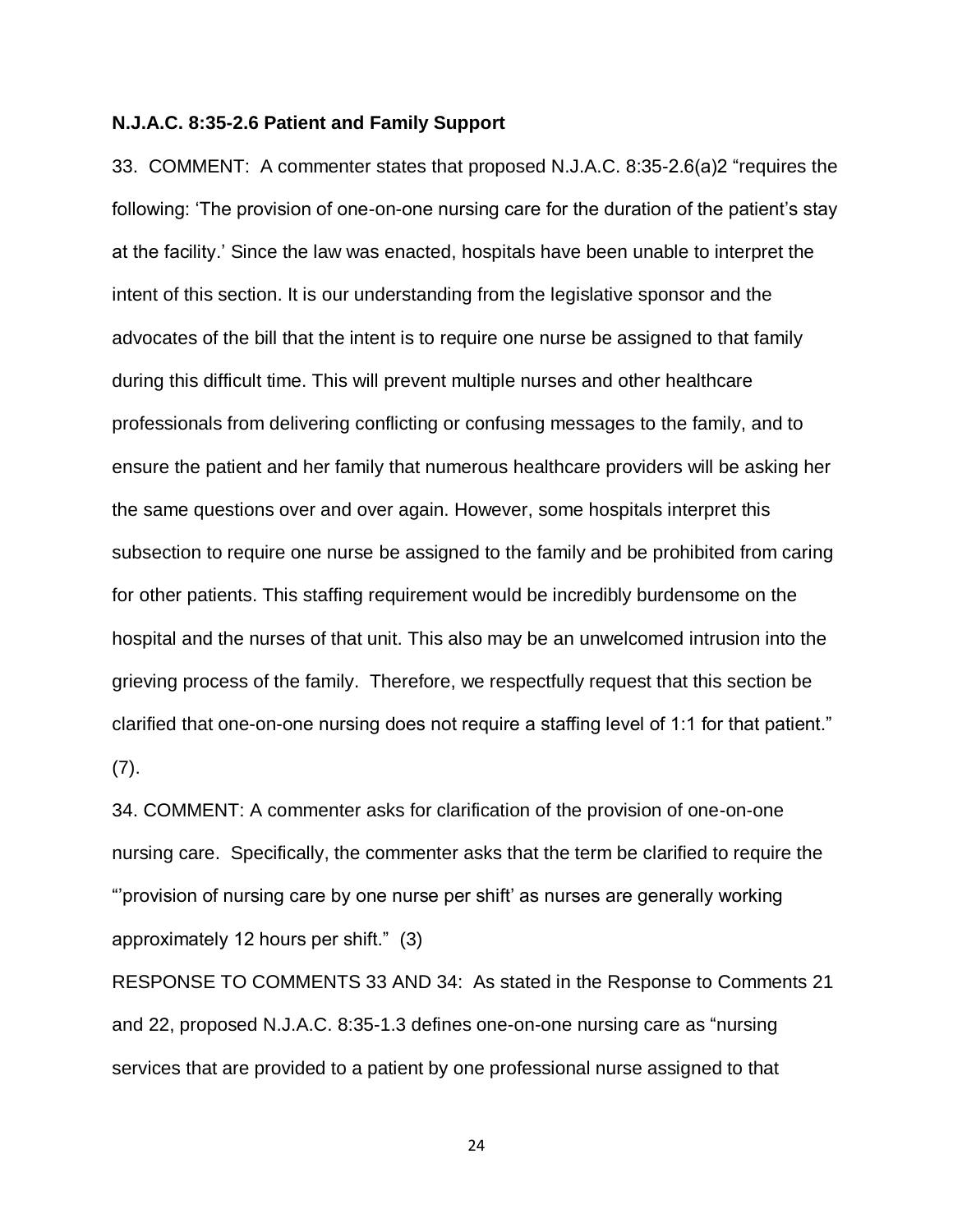patient for the duration of each nursing shift." The definition further provides that the "assigned professional nurse may also have duties and responsibilities during his or her shift," in addition to caring for the patient who experienced a stillbirth. The broad nature of the phrase "additional duties and responsibilities" allows a facility to assign additional tasks, such as caring for other patients, to the one-on-one nurse as it deems necessary and appropriate. Therefore, the proposed rule allows the assigned one-on-one nurse to care for other patients. And, contrary to the commenter's assertion, the rule already makes clear that the facility is to assign one professional nurse to the patient for the duration of the nursing shift. Accordingly, the Department will not be making any changes upon adoption to the proposed rule in response to the comments.

35. COMMENT: A commenter asks "[h]ow would staff determine 'a family's awareness and knowledge regarding the stillbirth process'?" (3)

RESPONSE: As set forth in proposed N.J.A.C. 8:35-2.6(a)1, a hospital is required to develop "[g]uidelines to assess a family's awareness and knowledge regarding the stillbirth process." Thus, it is the responsibility of the hospital to develop the guidelines by using its own expertise and best practices regarding stillbirths. The guidelines will then be used by the facility's staff caring for a patient and family experiencing a stillbirth so they are better able to provide appropriate and compassionate care. The Department makes no change on adoption in response to the comment.

#### **N.J.A.C. 8:35-2.7 Memory Box**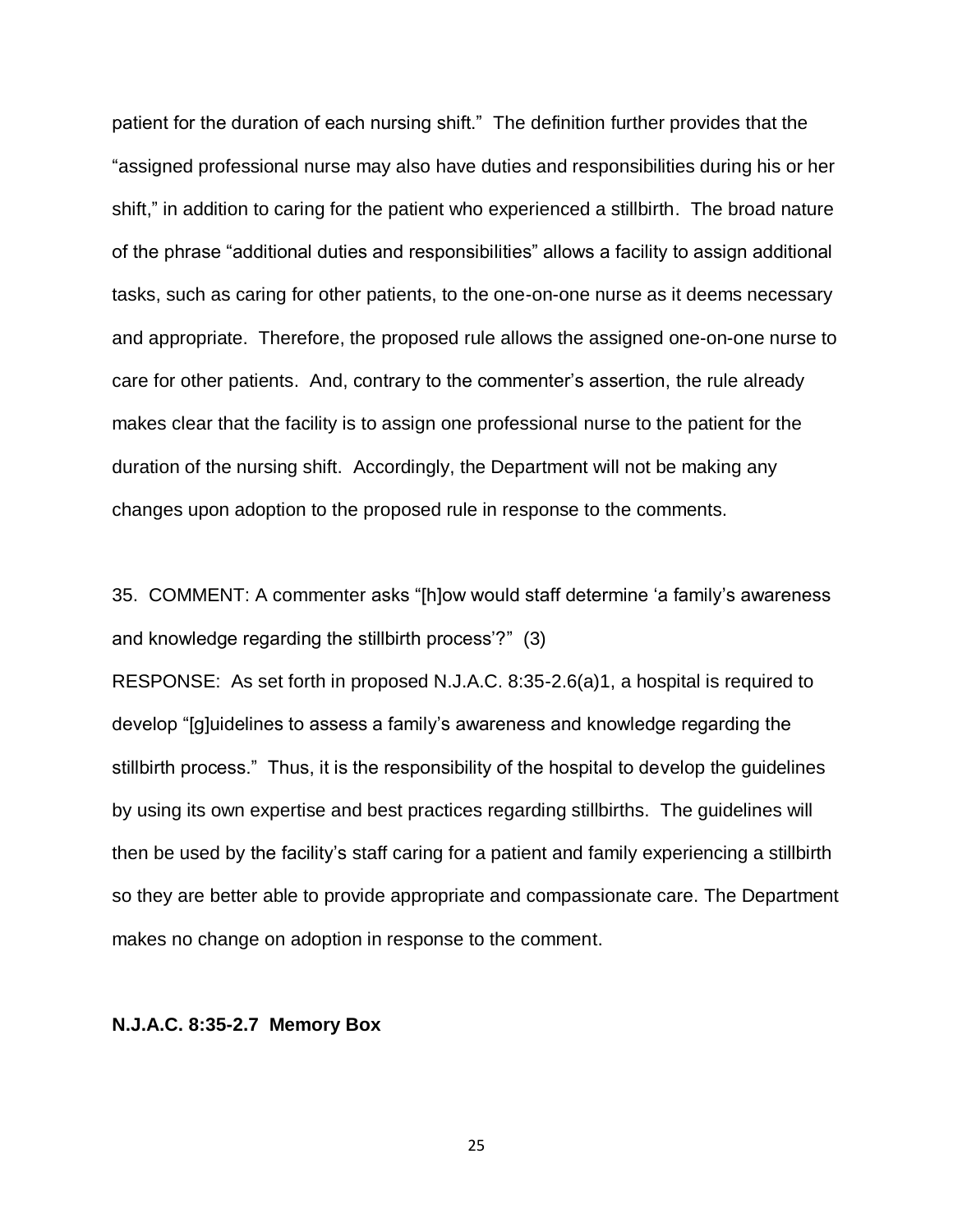36. COMMENT: A commenter indicates that it "currently provides the families of stillborn children with keepsake boxes and appreciates the objective of providing a memory box as part of the grieving process. We additionally maintain contact with a number of patients who have not yet decided to obtain their memory box, sometimes even years later. While we do not believe the storage requirements will be difficult to comply with, we do have some concerns with the requirements of proposed N.J.A.C. 8:35-2.7(b)(2). This language requires the facility contact the patient by certified mail if the facility has not previously made contact by telephone, including informing the patient 'that failure to advise the facility of her wishes during this time period may result in the disposal of the box.' We interpret this language to mandate notifying the patient of potential disposal of the memory box, even if the facility has no intention to do so." The commenter "does not currently dispose of memory boxes related to stillborn or neonatal deaths, we believe mandatory language implying disposal of memory boxes is unwarranted as it could prompt additional emotional stress. Rather, we suggest the Department amend this section to require notifying a patient of potential disposal of a memory box via certified mail only when a facility actually intends to do so." (4) RESPONSE: The Department agrees with the commenter. Proposed N.J.A.C. 8:35- 2.7(b)2 requires a health care facility to retain the memory box that is created for the patient experiencing a stillbirth for a "minimum of one year from the date of the patient's discharge" if the patient elects not to take the box at the time of discharge. Thus, the Department's intent for the rule was to provide for a minimum retention period and not to prohibit a hospital from keeping the box for a longer period of time. The facility would not be required to contact the patient about the disposal of the box if it intends to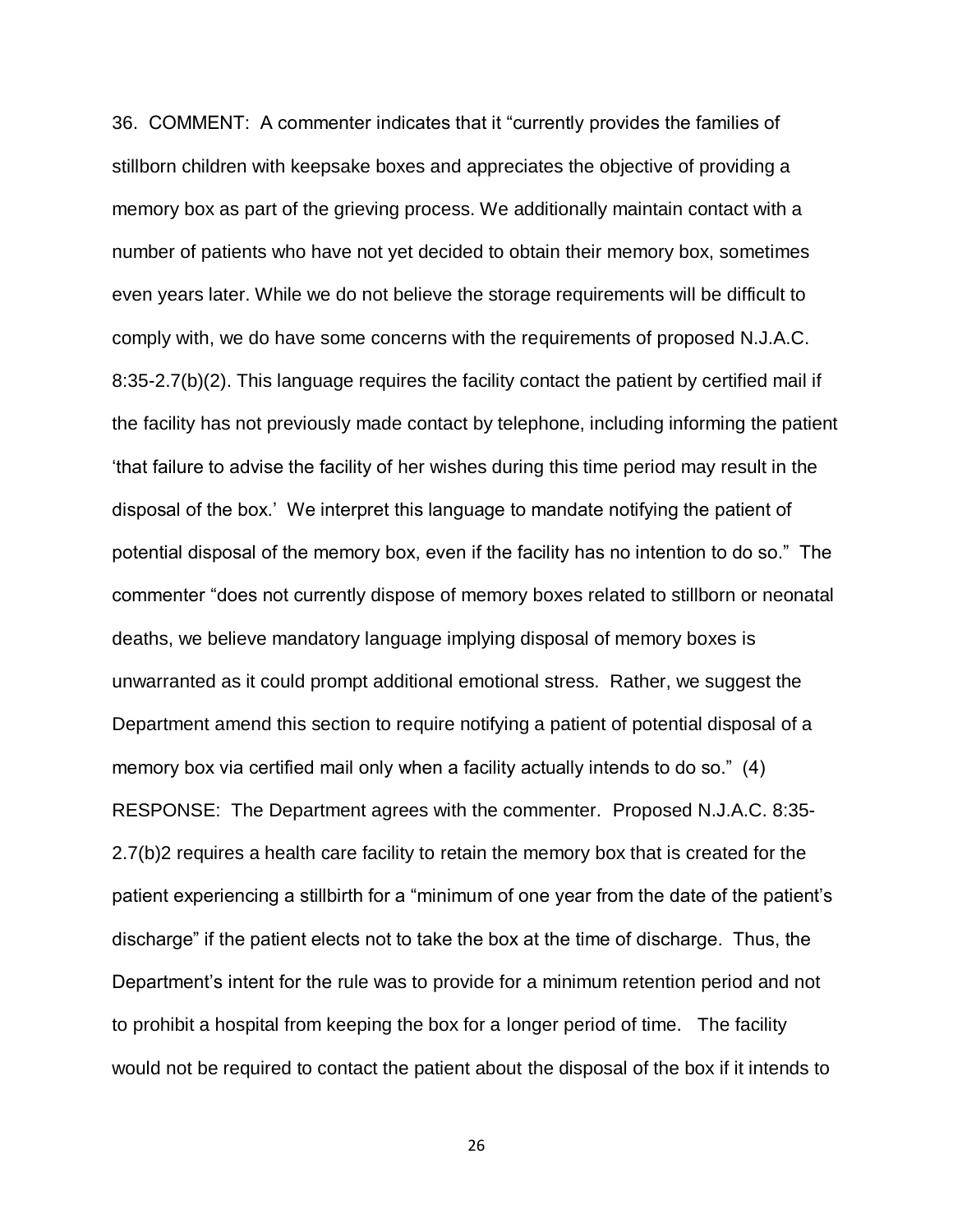retain it beyond the one-year period. However, the facility would be required to contact the patient at the one-year anniversary of the patient's discharge to remind her of the existence of the box and to ascertain whether she wishes to receive it at that time. If the patient declines to receive it, then the facility may elect to retain the box for an additional amount of time. In the event the facility decides to dispose of the box at or after the one-year expiration, it is required to notify the patient 30 days prior to the date that it intends to dispose of the memory box to determine whether the patient wishes to receive it. The Department will make a non-substantive change to the rule clarifying this requirement.

37. COMMENT: A commenter states that: "Policy development is possible; however, it is important to note that patients often move within a year of discharge or provide inaccurate phone numbers and/or addresses when admitted to the hospital or same day surgery unit. It will not always be possible to contact the patient even immediately postdischarge." (3)

RESPONSE: Admittedly, it would be difficult to contact the patient about disposal of the memory box if she provides incorrect contact information or if her address changes and she fails to notify the facility of the change. However, if the health care facility attempts to contact the patient by telephone and by certified mail, as required under the proposed rule, and uses the contact information provided by her at the time of admission, it would satisfy its notification obligation set forth under proposed N.J.A.C. 8:35-2.7(c). The Department makes no change upon adoption in response to the comment.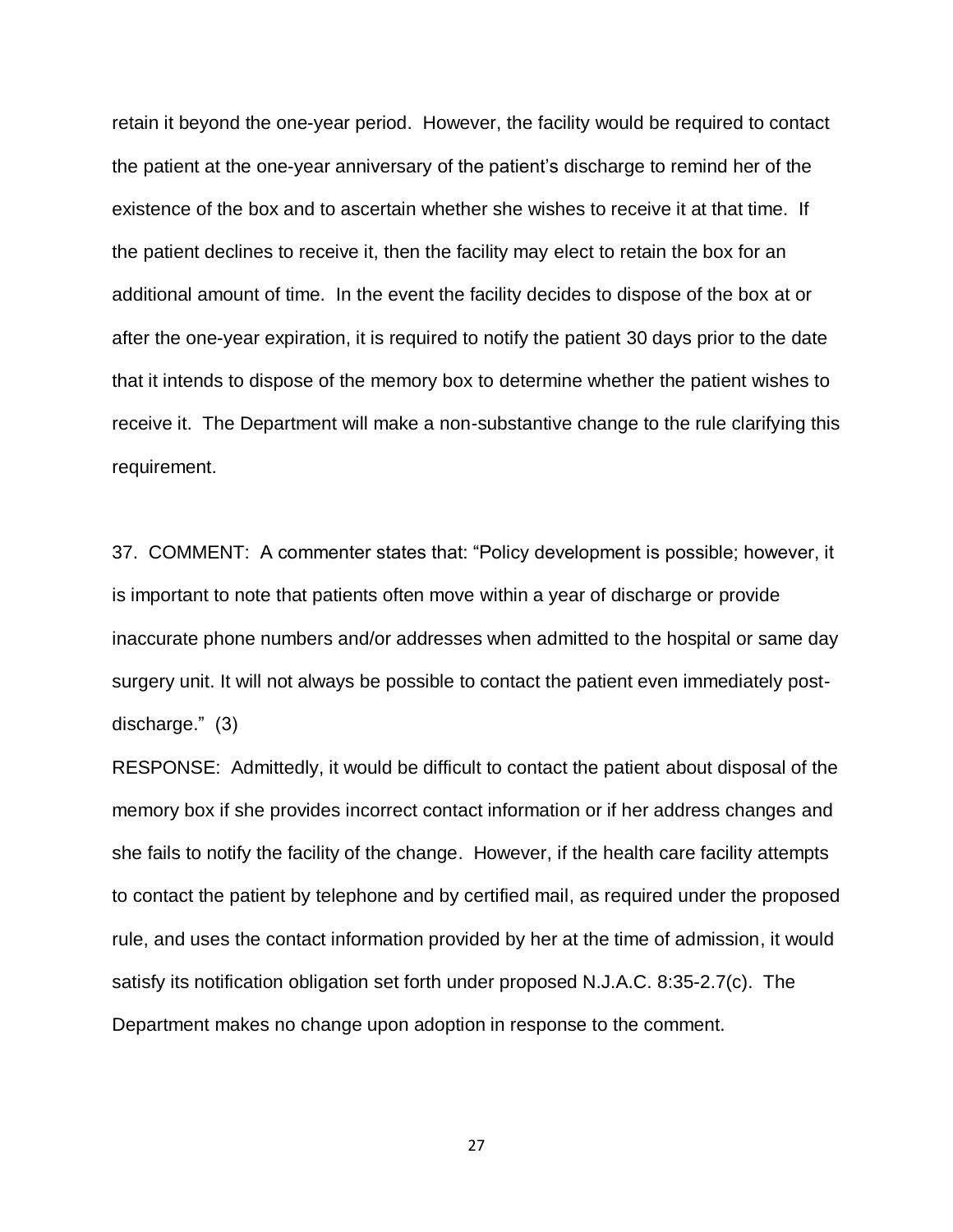38. COMMENT: A commenter states that "[d]ocumentation in the medical record postdischarge is often not possible as many hospitals utilize electronic medical records that cannot be reopened once closed by the Medical Records Department. If reopening the medical record is possible, materials sent to the Medical Records Department separate from the original record may be misfiled or misplaced." (3)

39. COMMENT: A commenter states that "the proposed regulation establishes a process by which the hospital must retain the memory box for a one-year period and must contact the patient, and document such contact, before disposing of the memory box. The proposed regulation, if promulgated, would require that all contacts and attempts to contact the patient must be documented in the patient's medical record. N.J.A.C. 8:35-2.7(c)." The commenter "agrees that documentation of all contacts, and attempted contacts, with the patient is important, particularly prior to the disposal of the memory box; however, the system does not believe that the medical record is always the most appropriate location to include this documentation. Particularly in the age of electronic medical records, a 'medical record' is opened and closed for each patient's inpatient and outpatient encounter with the facility. Therefore, a patient who is admitted to deliver a stillborn child would have a 'record' consisting of that one-or multiple-day stay during delivery and that record would be closed upon discharge." The commenter "believes that having to keep open for a year-long period, or re-open the medical record for that particular patient encounter may not always be appropriate; therefore, we are respectfully requesting flexibility in this area. Specifically, we request that the Department amend its proposal, at N.J.A.C. 8:35-2.7(c), to allow for documentation to be maintained in the patient's medical record or through another documentation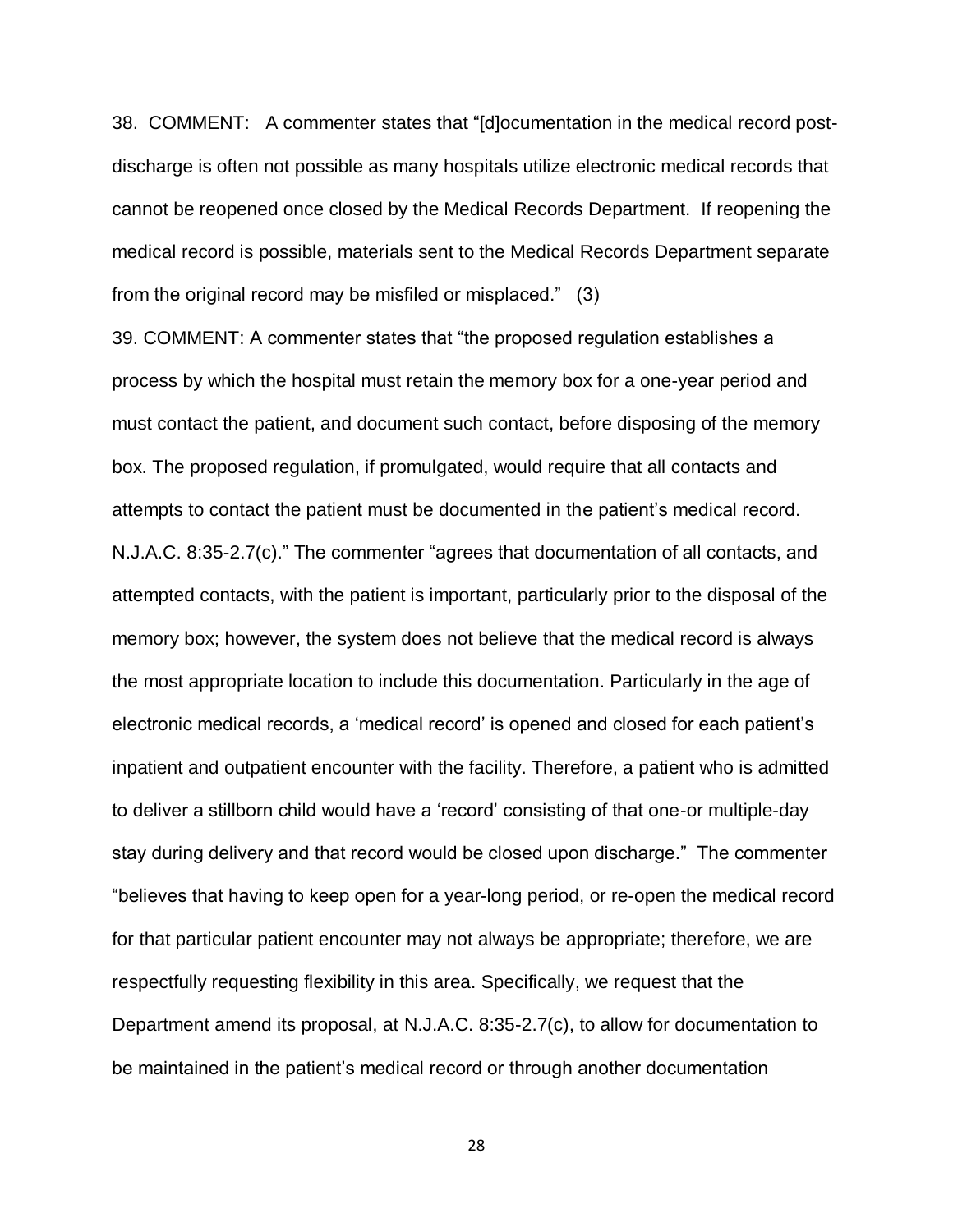process, including but not limited to a log dedicated specifically to stillborn memory boxes." (5)

RESPONSE TO COMMENTS 38 AND 39: Pursuant to N.J.A.C. 8:43G-15.1, hospitals must maintain medical records for each patient and are required to have a "system for identifying medical records to facilitate their retrieval by patient identifier," as well as a "system of access to the medical records of all patients." Because hospitals are already required to have access to their patients' records, hospitals should not have an issue with incorporating additional information into a patient's closed file, as required under proposed N.J.A.C. 8:35-2.7. Furthermore, the Department believes it is necessary to maintain these contacts in the patient's medical record as the medical record is the history of the patient's stay related to the stillbirth, and all information relating to the stillbirth should be contained in the medical record. The Department makes no change upon adoption in response to the comment.

40. COMMENT: A commenter states that the public "should be told what contents of the memory box is purported to be and why that would need to be kept for one year." (6) RESPONSE: The Act, as well as the proposed rules, describe the type of items that would be included in the memory box. See N.J.S.A. 26:8-40.28.b(6) (requiring facilities to "prepare a memory box with keepsakes, such as a handprint, footprint, blanket, bracelet, lock of hair, and photographs") and N.J.A.C. 8:35-1.3 (providing additional items to be included in the box). Additionally, N.J.S.A. 26:8-40.28.b(6) requires the facility to retain the box for one year if the patient elects not to accept it at discharge.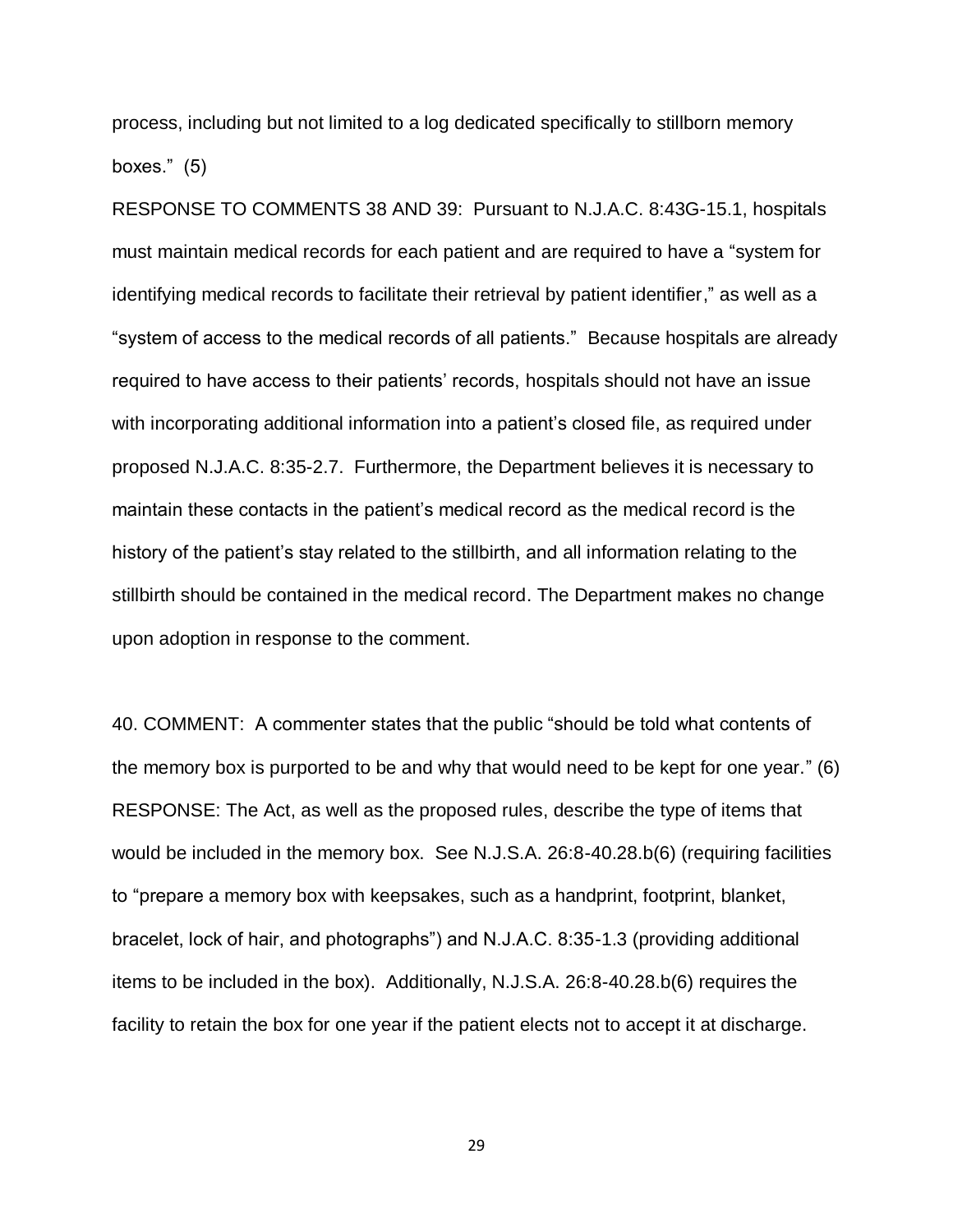Therefore, the Department makes no change upon adoption in response to the comment.

#### **N.J.A.C. 8:35-3.2 Autopsy and Alternative Evaluation**

41. COMMENT: A commenter states that proposed N.J.A.C. "8:35-3.1 and 3.2 address data collection and autopsy/alternative evaluations. While we agree that we must use every opportunity possible to learn from these tragic events in order to clearly identify causes of stillbirths in order to reduce the incidence, and also to identify factors that might put the mother at risk for a future stillbirth, this is a very emotional time for mothers and families. Subsection 3.2 (b) addresses the information that is provided by the provider about autopsies and alternative evaluations, and the importance of these to research as to causes of stillbirth. Subsection 3.2 (f) then specifies the information included on the patient consent form. There is a concern that the details of the autopsy or alternative evaluation would lengthen and confuse the form for the patients. We would suggest that this information instead be included in the discussion, and documented in the medical record by the provider. Therefore, we respectfully request that the written details of the autopsy or alternative evaluation under 8.35-3.2(f) instead be provided orally when the physician meets with the patient in accordance with 8.35- 3.2(b) and documentation of discussion placed into physician notes in medical record." (7)

RESPONSE: N.J.S.A. 26:8-40.28.b(7) provides that the Department shall require health care facilities to adhere to protocols to ensure that the physician assigned primary responsibility for communicating with the family discusses the importance of an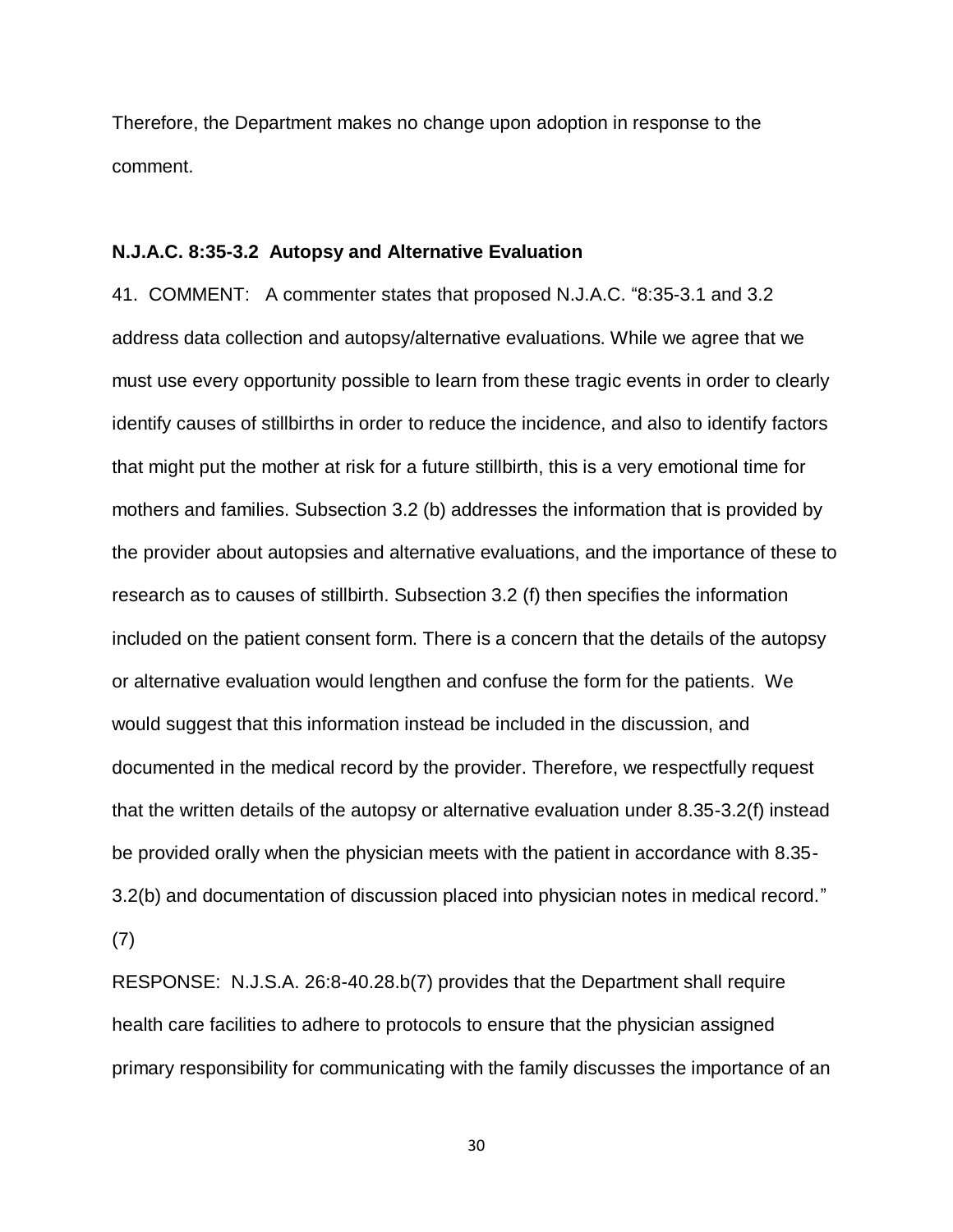autopsy with the family, including the significance of autopsy findings on future pregnancies and the significance that data from the autopsy may have for other families. This proposed rule follows the requirements of the Act, and the Department believes that the family needs this information, so that it can make an informed decision regarding the autopsy or alternative evaluation. Setting forth the details of the autopsy or alternative evaluation in the consent forms ensures that the physician discussed the specific aspects of the evaluations with the patient and, as a result, is providing informed consent for the post-mortem examination. Accordingly, the Department will not make any change to the proposed rule upon adoption in response to the comment.

42. COMMENT: A commenter states that proposed N.J.A.C. 8:35-3.2(e) "addresses the development of a declination form for the patient to sign. This seems punitive in nature, especially at this period of time. Patients have a right to decline any procedure, and, in general, patients only sign forms to consent to procedures. It seems extraordinary to insist the mother sign a declination form in this instance. Therefore, we respectfully request a notation in the medical record instead of a formal declination form." (7)

RESPONSE: As set forth in the Act, a postmortem evaluation of a stillborn child can be of significant value to both the parents and the research community alike. Given the importance of the evaluation, it is essential that the patient experiencing a stillbirth fully understand the significance of the exam as explained to her by a physician. By requiring the patient to sign a declination form, as opposed to the facility simply marking the declination in the patient's file, there is an additional layer of assurance that the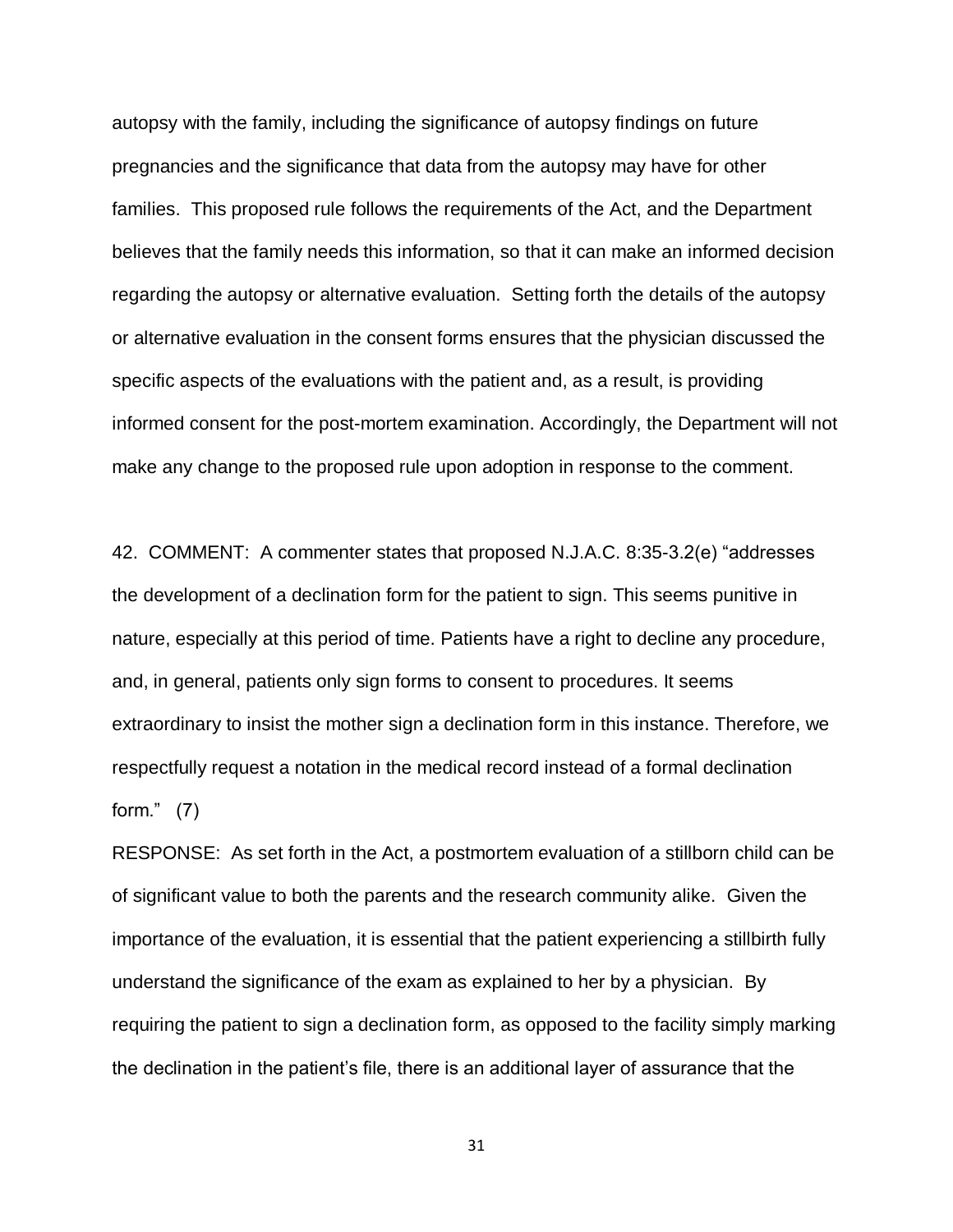facility complied with the rule and adequately explained the evaluation to the patient so that she could make an educated decision regarding the postmortem examination. Accordingly, the Department makes no change on adoption in response to the comment.

43. COMMENT: A commenter "suggests that the National Institute of Child Health and Human Development (NICHD), with its Stillbirth Collaborative Research Network (SCRN), be noted as a reference and resource as they continue to research the science of causes of stillbirths. They may develop more specific guidelines as to what should be considered at autopsy/alternative evaluation." (7)

RESPONSE: N.J.S.A. 26:8-40.29.b adopts the standards of the American College of Obstetricians and Gynecologists (ACOG) for stillborn autopsies and alternative evaluations. Thus, by statute, the autopsies and alterative evaluations must follow the OCOG guidelines. If the National Institute of Child Health and Human Development (NICHD) develops more specific guidelines as to what should be considered for the autopsy/alternative evaluation and those standards are adopted by the ACOG, then they would be implemented under the rule. The Department makes no change on adoption in response to the comment.

44. COMMENT: A commenter states "since there are very few pathologists in NJ who are qualified to do these autopsies, we hope that the Department may be of assistance in obtaining these services so that mothers and families do not have to expend unnecessary resources at this very emotional time." (7)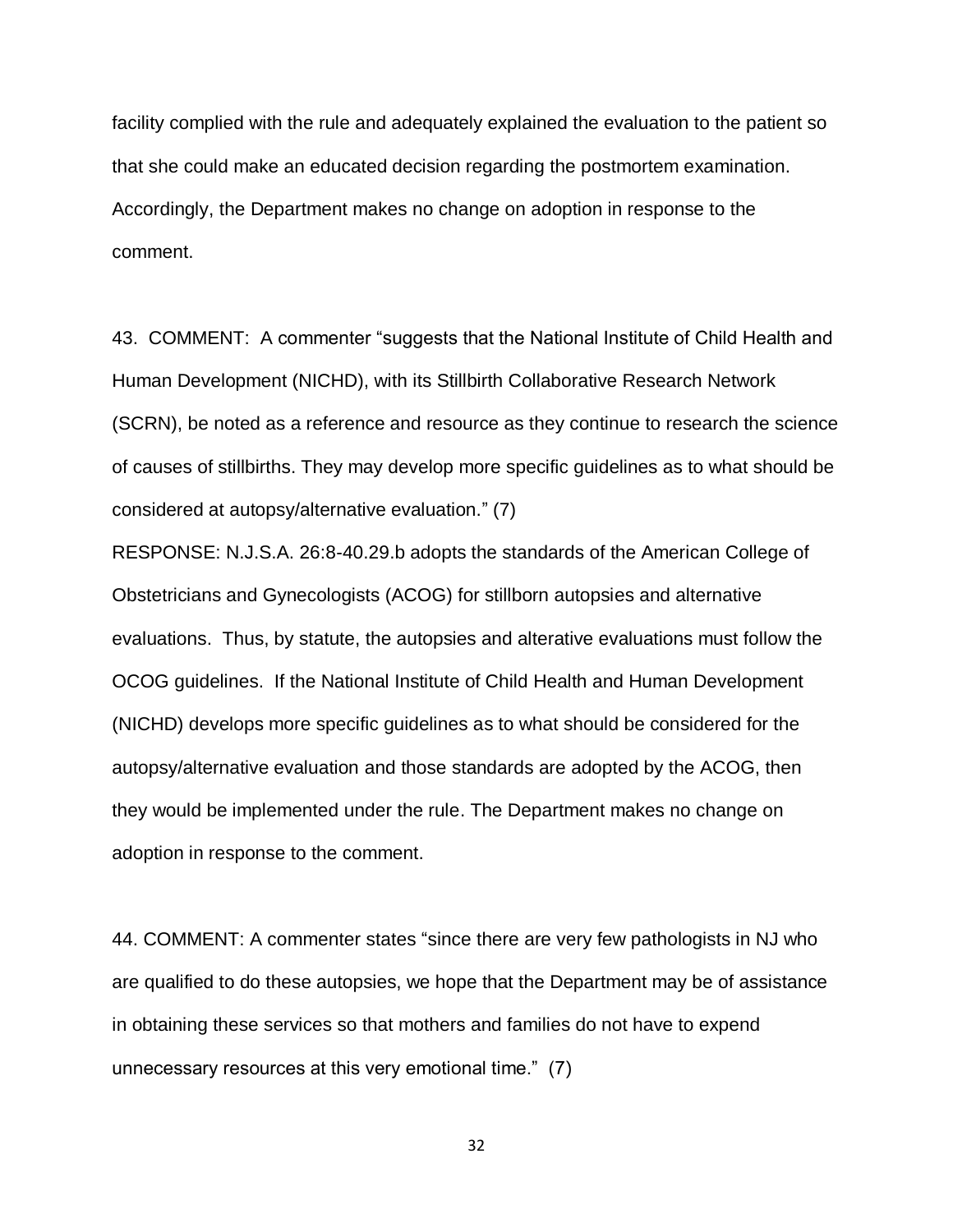RESPONSE: The Act assigns responsibility to hospitals to follow the fetal death evaluation protocol at N.J.S.A. 26:8-40.29. Therefore, it is the responsibility of the hospitals to assist mothers and families in obtaining these services. As the Department does not regulate these services, Departmental staff are unable to provide assistance in locating them.

45. COMMENT: A commenter "appreciates the Department recognizing some grieving parents may not wish to have either an autopsy or alternative evaluation conducted on a stillborn child by permitting them to decline both. However, we are still concerned the manner in which physicians are to address autopsies or alternative evaluations could actually be counterproductive and place additional stress on already suffering patients and families. While the requirements of proposed N.J.A.C. 8:35-3.2(b) mirror the language of N.J.S.A. 26:8-40.28(b)(7), we believe physicians should provide the details of what each type of examination includes either after the family has chosen which type of examination they would prefer to have performed or if the family asks for the details of each type of examination while considering their decision. We believe requiring physicians to explain the importance of either type of medical procedure and the significance of the findings and data to a grieving family who has already expressed a desire to have neither an autopsy nor an alternative medical examination conducted on their stillborn child will only cause further emotional turmoil during the grieving process. We believe grieving parents should have an open-minded choice on how their stillborn child is treated, absent unnecessary influence suggesting the supposed benefits of one procedure compared to another, thus recognizing the fragile emotional state of the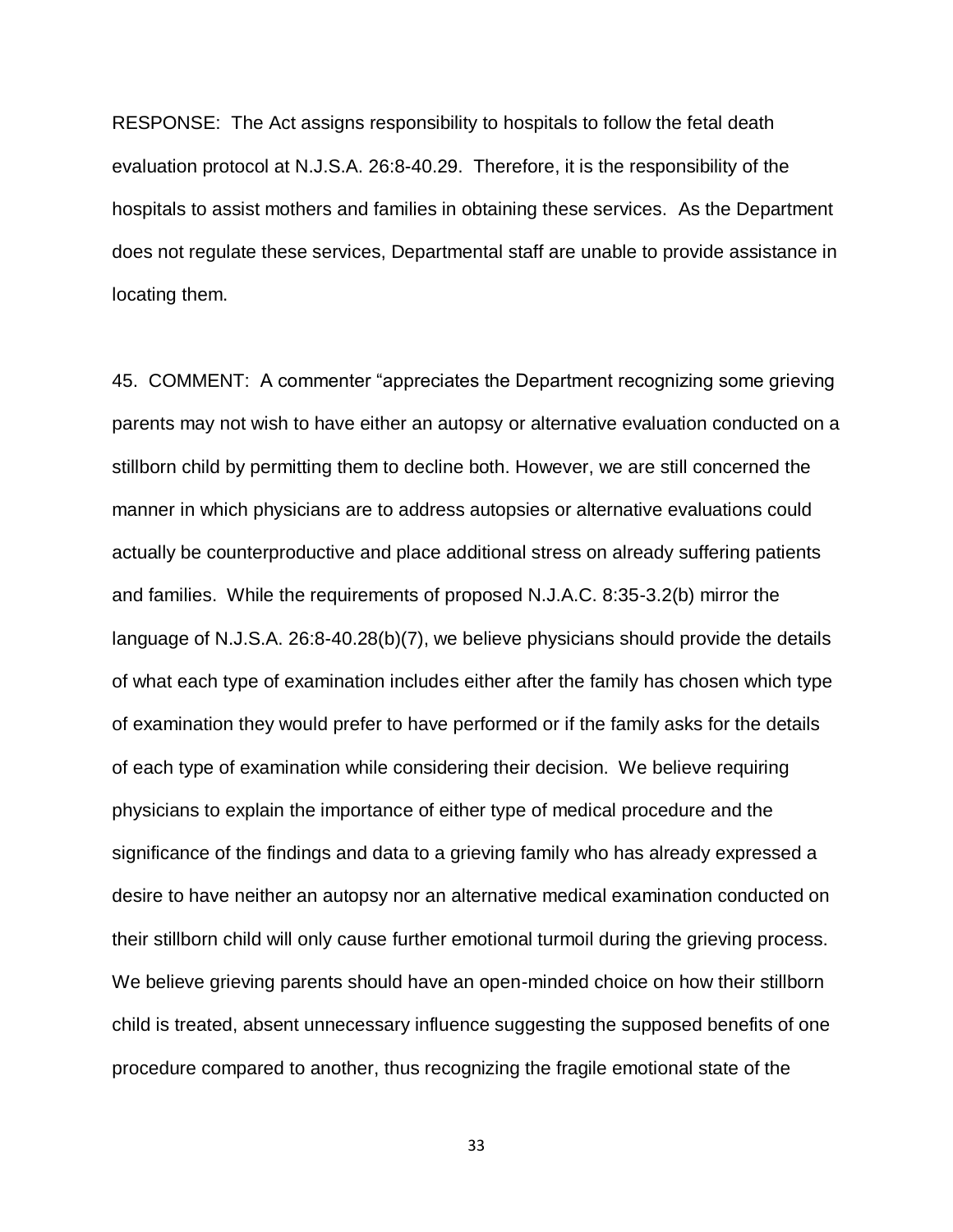parents. As such, we believe the Department should reallocate the requirements of proposed N.J.A.C. 8:35-3.2(b) to be subordinate to proposed N.J.A.C. 8:35-3.2(c) and (d), respectively, and include additional language requiring physicians to explain these examinations if requested by a parent." (4)

RESPONSE: N.J.S.A. 26:8-40.28.b(7) provides that the Department shall require health care facilities to adhere to protocols to ensure that the physician assigned primary responsibility for communicating with the family discusses the importance of an autopsy, including the significance of autopsy findings on future pregnancies and the significance that data from the autopsy may have for other families. Proposed N.J.A.C. 8:35-3.2(b) follows these statutory requirements of the Act. Furthermore, a family needs detailed information regarding the evaluations upfront, so that they can make an informed decision as to whether they desire a postmortem examination of their stillborn child. The Department will make no change on adoption in response to the comment.

46. COMMENT: A commenter believes that N.J.S.A. 26:8-40.29 "does not require all of these evaluations to be performed, but rather whichever evaluations are appropriate to obtain information similar to an autopsy needed for the database and for future child planning. We do not believe that radiologists can perform or read all of these evaluations, especially MRIs and ultrasounds. The Statute does not mandate a radiologist performance of MRI and ultrasound based on a pathologist's determination with parental consent. The Statute merely outlines the data required to be collected in the event of a stillbirth and if there is the performance of an alternative evaluation.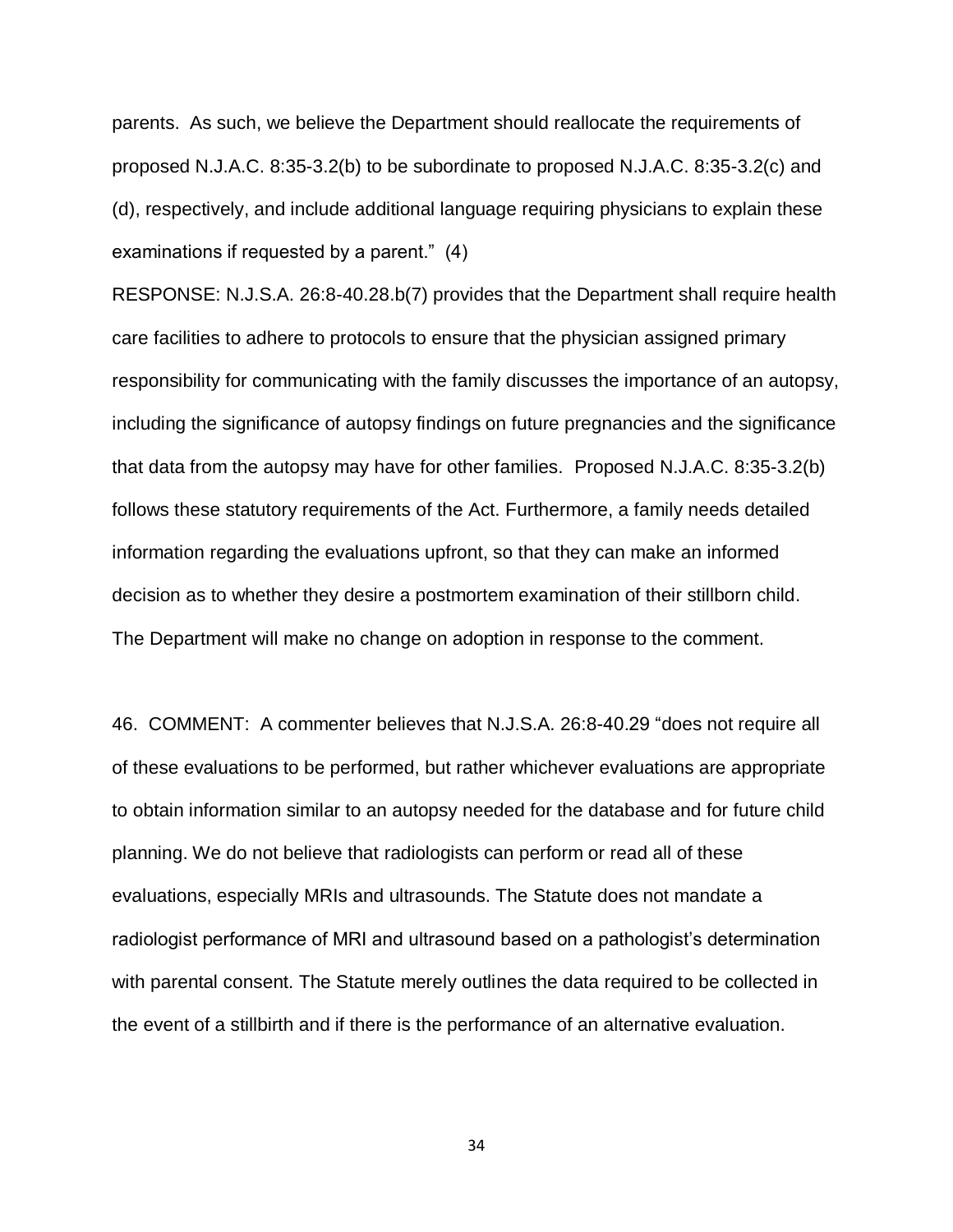Currently, New Jersey radiologists do perform x-rays of stillborn children however, it is not the standard of care in New Jersey for radiologists to perform MRI or ultrasounds on post mortem stillborn children. At this time, there simply are no New Jersey pediatric radiologists adequately trained to perform these studies in nonresearch or academic settings. Additionally, there are no standardized imaging protocols. Further, reading post mortem scans is distinct from interpreting images of live patients as normal post mortem changes can simulate pathology which a facility's radiologist may not be able to accurately recognize." The commenter further states that "[d]ue to the specialist nature of stillborn MRI and ultrasound examinations ... that only professionals with dedicated skills should perform these assessments. The skills necessary include but are not limited to: Specific and detailed knowledge of pathology and patterns of diseases specific to infants; an understanding of fetal and infant development; familiarity with a wide range of genetic syndromes; extensive knowledge of congenital abnormalities including skeletal dysplasias; and post mortem imaging techniques as well as pathological issues. We believe these studies are only appropriate in research and academic settings." The commenter believes that a "laudable impetus for the Act and implementing regulation is to collect data to assist the patient (Mother) of the stillborn child regarding further pregnancies and to aid research to prevent stillbirths. However, utilizing radiological images and reports from radiologists not trained in this area will lead to faulty data which does not contribute to the goal of the Act and rule proposal and in fact may have a negative impact on research and a Mother's decisions regarding future pregnancies." The commenter also requests that the Department clarify "that the requirement of N.J.A.C. 8:35-3.2(c)1, a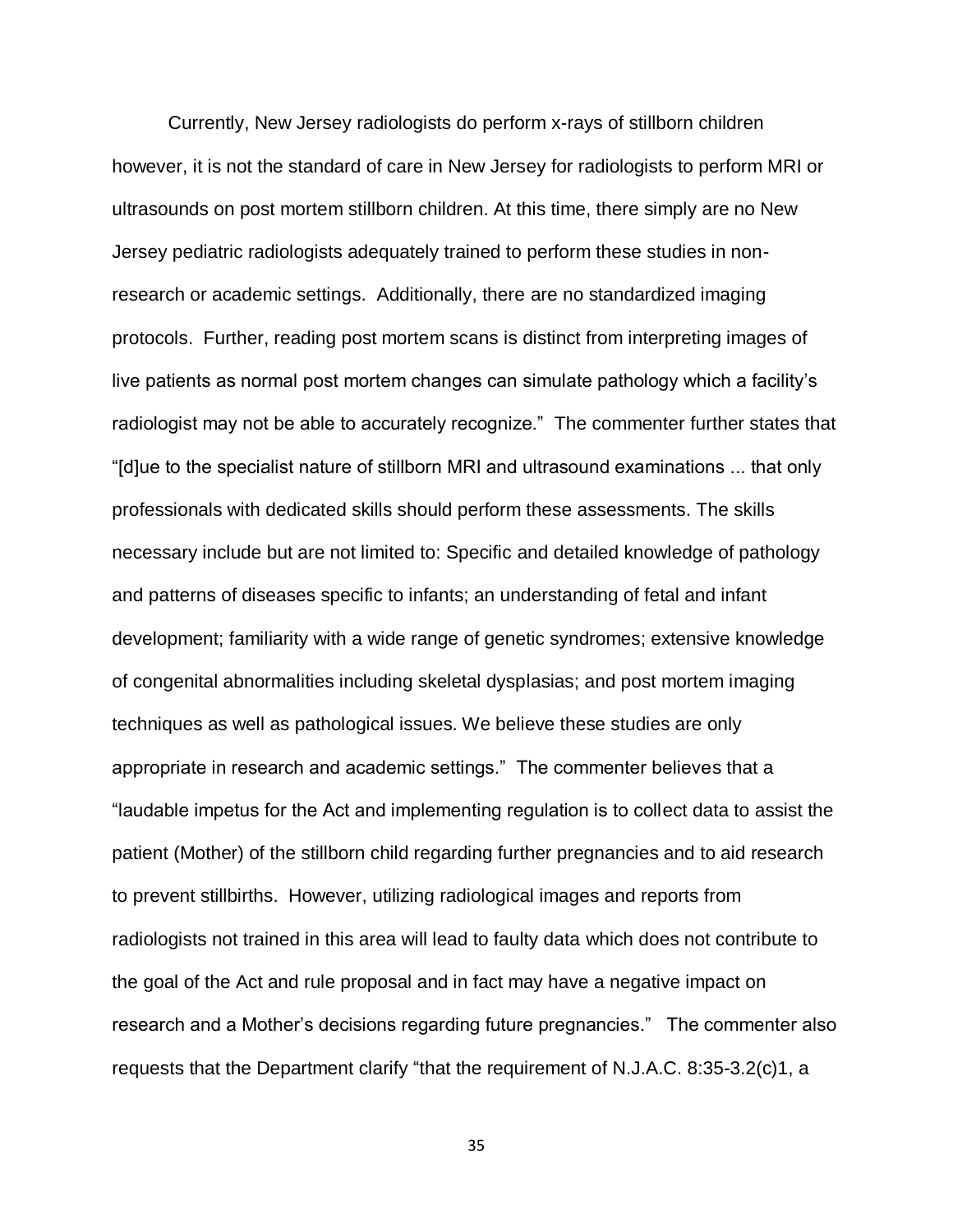formal report is to be made a part of the medical record, be the responsibility of the pathologist or primary physician in charge of the case and not the obligation of a radiologist." (2) Another commenter supports this comment. (1) RESPONSE: Neither the Act nor the rules require a radiologist to perform MRIs or ultrasounds on stillborn children as part of a postmortem examination. Rather, the rules simply require the pathologist performing the alternative evaluation or autopsy to determine the procedures necessary for the exam. If the pathologist determines that an MRI or ultrasound is a necessary procedure for the evaluation, then it will be the facility's responsibility to coordinate the service. Additionally, the Department does not believe it necessary to amend the rule to provide that the pathologist or physician document the results of the autopsy in the medical record because the health care facility will assign this responsibility in accordance with the applicable regulations, including those promulgated by the New Jersey Board of Medical Examiners. The Department makes no changes on adoption in response to the comment.

47. COMMENT: A commenter "does not perform autopsies and therefore does not have a consent form. We utilize the consent from CHOP, our autopsy provider of choice. We cannot alter this consent to include the requested information as we do not own it. Could this requirement be documented on a separate form?" The commenter also states that it has "no control over which standards CHOP uses when doing a fetal autopsy." (3)

RESPONSE: Hospitals licensed in New Jersey are required to provide post-mortem services in accordance with N.J.A.C. 8:43G-25. If a hospital sends a stillborn child out-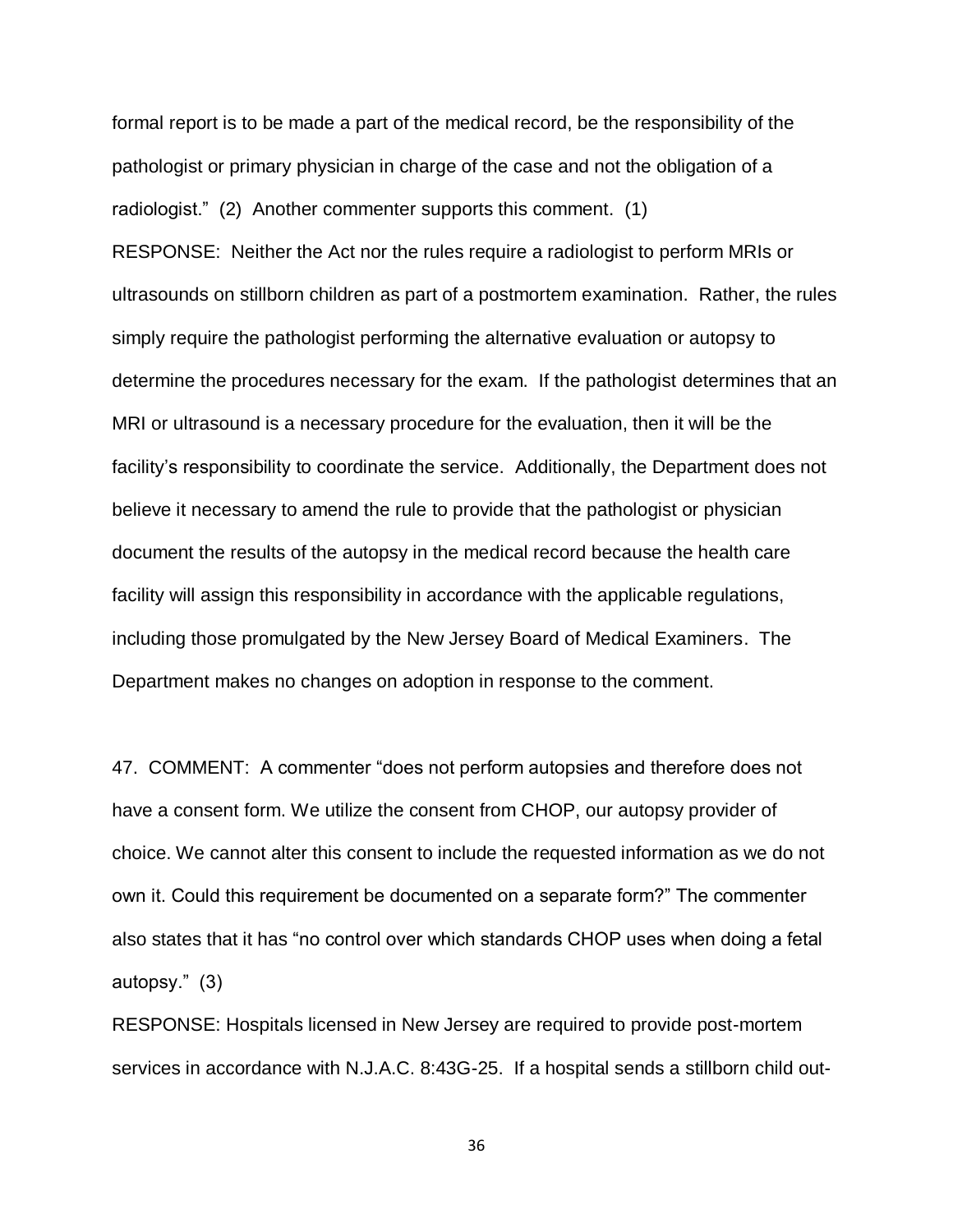of-State for an autopsy, the hospital must comply with N.J.A.C. 8:43G-25 and other applicable New Jersey law. The Department assumes that a hospital sending a stillborn child out-of-State would ensure, through contractual agreement with the out-of-State provider, that it complies with N.J.A.C. 8:43G-25 and N.J.A.C. 8:35. The Department makes no change on adoption in response to the comment.

48. COMMENT: A commenter states that the "Act requires that the provider discuss with the patient the 'significance' of an autopsy, both for future pregnancies and for other families. Should the parents not consent to an autopsy, an alternative evaluation can be performed, with consent. The proposed regulation essentially adopts those requirements. See N.J.A.C. 8:35-3.2. The list of alternative examinations in both Act and proposed regulation relate solely to tests to be performed on a stillborn child, many of which, for example an MRI or ultrasound, likely will not yield useful information as to why there was a fetal demise. Additionally, many facilities do not provide these services in-house, as the expertise required to perform and interpret these findings are specialized when related to evaluating a fetal stillborn. In many cases, the cause of a stillbirth remains unknown, and an examination of the baby will not often provide answers as to the cause of death. As such, other tests, such as chromosome evaluations or genetic testing of the parents, often yield more results as to the cause of the stillbirth." (5)

RESPONSE: The proposed rule defines the alternative evaluation to include the methods listed in N.J.S.A. 26:8-40.29.b, but would permit the pathologist to recommend other methods for the alternative evaluation that are appropriate. The rules do not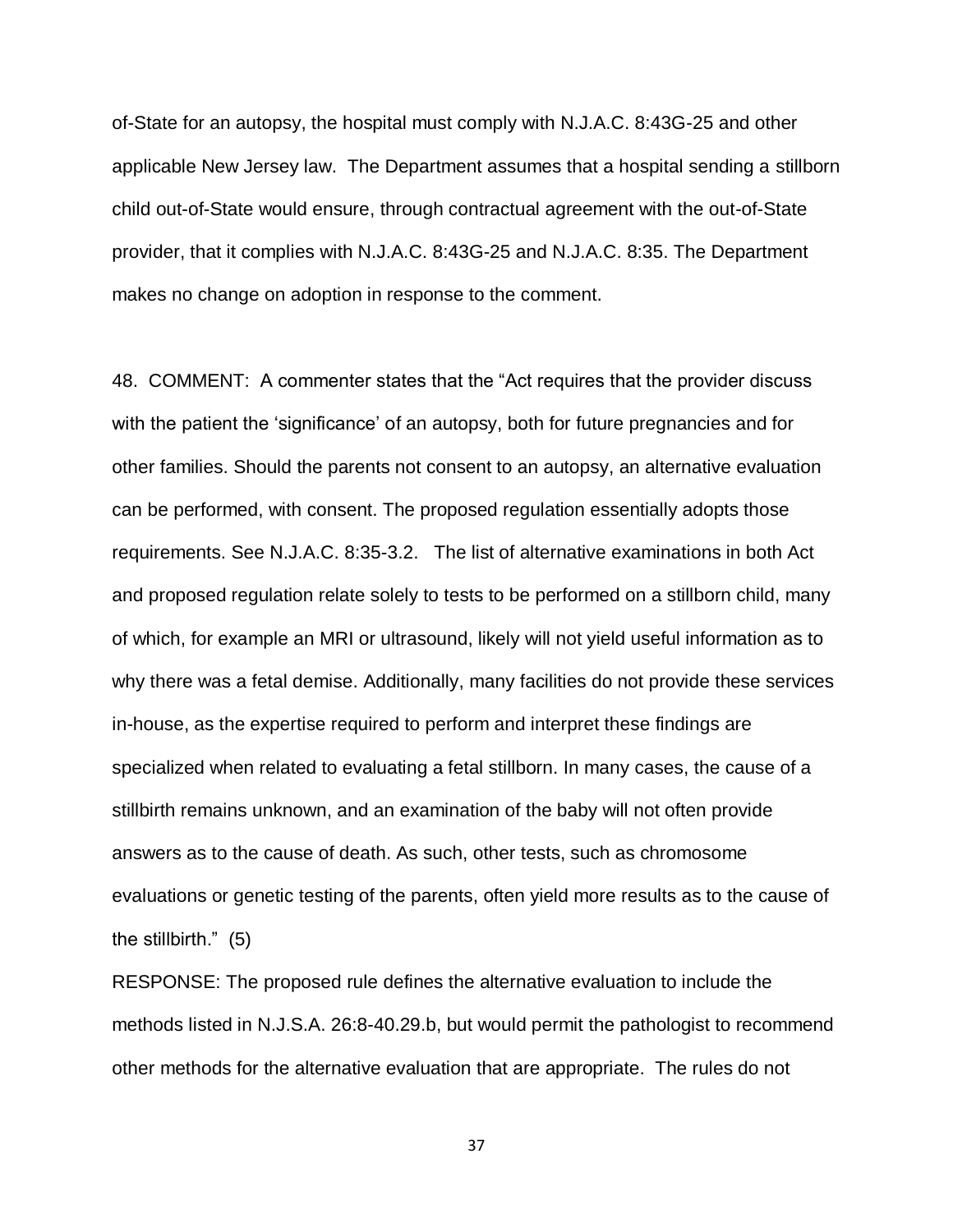address tests for the parents, which the physician may of course recommend if medically appropriate. The Department makes no change on adoption in response to the comment.

49. COMMENT: A commenter "supports ensuring that information is provided to the patient about the availability [of] an autopsy and alternative examination ..." However, the commenter "is concerned that the requirements in the proposed regulations, if adopted as drafted, would provide incomplete information to the patient." Therefore, the commenter "respectfully requests that the Department consider amending proposed N.J.A.C. 8:35-3.2 to provide some additional discussion points that the provider may discuss with the patient. Specifically, we request that the Department add a new subsection (b)5, which would allow the physician to address the likelihood that an autopsy and alternative evaluations may not yield useful information to determining the cause of a fetal stillbirth and the availability of other tests, to be performed on the patient and other parent, if applicable, that could yield information.We believe that this additional language complies with the statutory language and intent of the Act, but also provides some additional flexibility to enable the provider to use his/her best judgment in having an open and honest conversation with the patient about potential causes of a fetal stillbirth and what tests – for both the stillborn baby and parents – could provide the most useful information." (5)

RESPONSE: The Act requires a facility to adhere to policies and procedures that include "protocols to ensure that the physician assigned primary responsibility for communicating with the family discusses the importance of an autopsy for the family,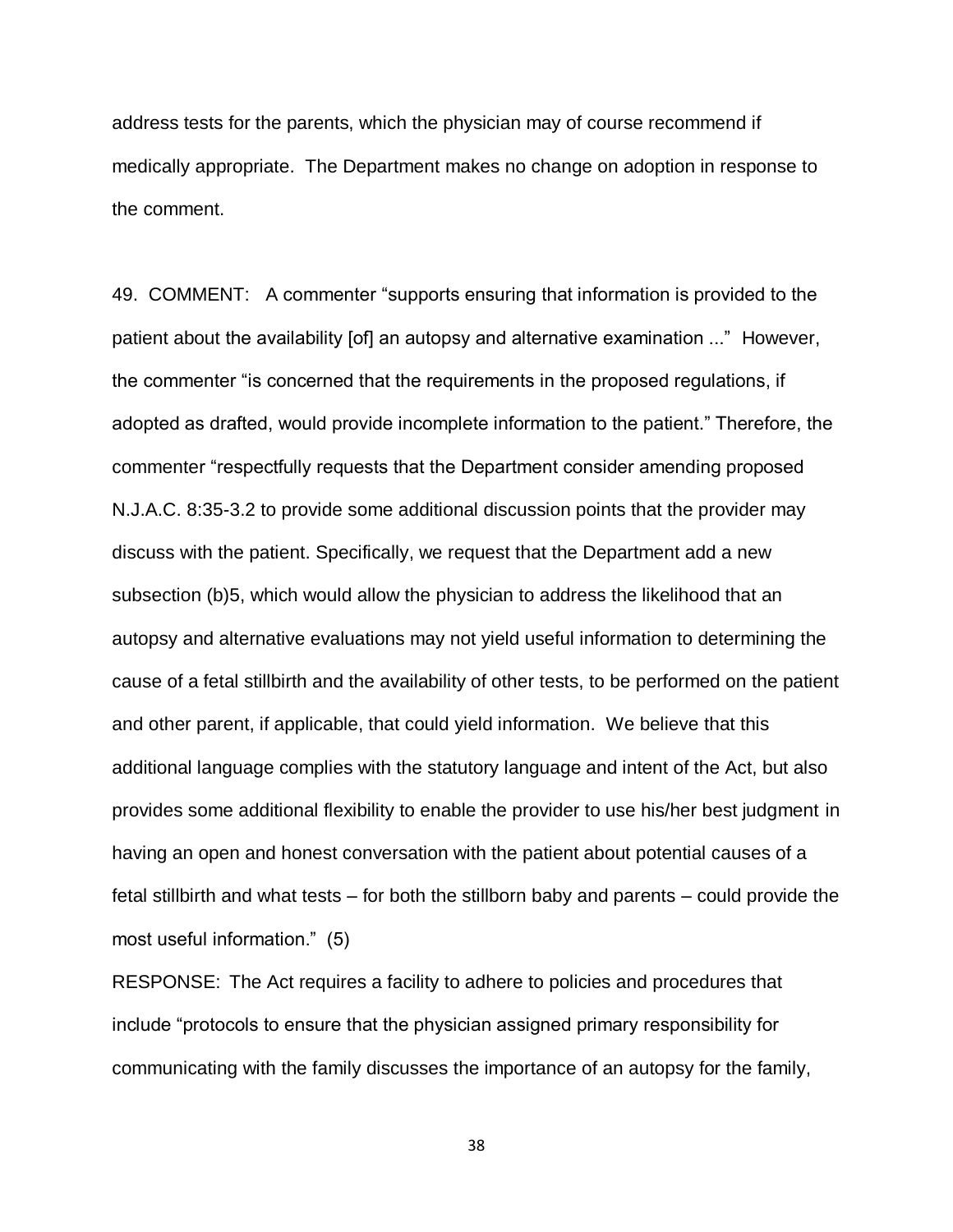including the significance of autopsy findings on future pregnancies and the significance that data from the autopsy may have for other families." N.J.S.A. 26:8-40.28.b(7). Proposed N.J.A.C. 8:35-3.2 reiterates these requirements, which are statutorily mandated discussion points between the physician and the patient. Beyond what is statutorily required, the physician is free to discuss other topics associated with an autopsy or alternative evaluation as the physician deems medically appropriate. Indeed, the rule does not foreclose a physician from discussing all aspects of an autopsy and alternative evaluation, including what they may or may not yield. And, as stated in the Response to Comment 48, the rules do not address tests for the parents, which the physician may recommend if medically appropriate. Accordingly, the Department makes no change on adoption in response to the comment.

50. COMMENT: A commenter believes that the "cause of death may be wrong and so lead to erroneous information being submitted. CDC does that all the time." (6) RESPONSE: The Department has no evidence that autopsy results are wrong and would lead to erroneous information being submitted. Furthermore, the commenter has submitted no evidence to support this claim. The Department anticipates that the collection and analysis of fetal death data required by the Act and this chapter will lead to greater knowledge regarding the efficacy of stillbirth autopsy and alternative evaluation. The Department makes no change on adoption in response to the comment.

### **Federal Standards Statement**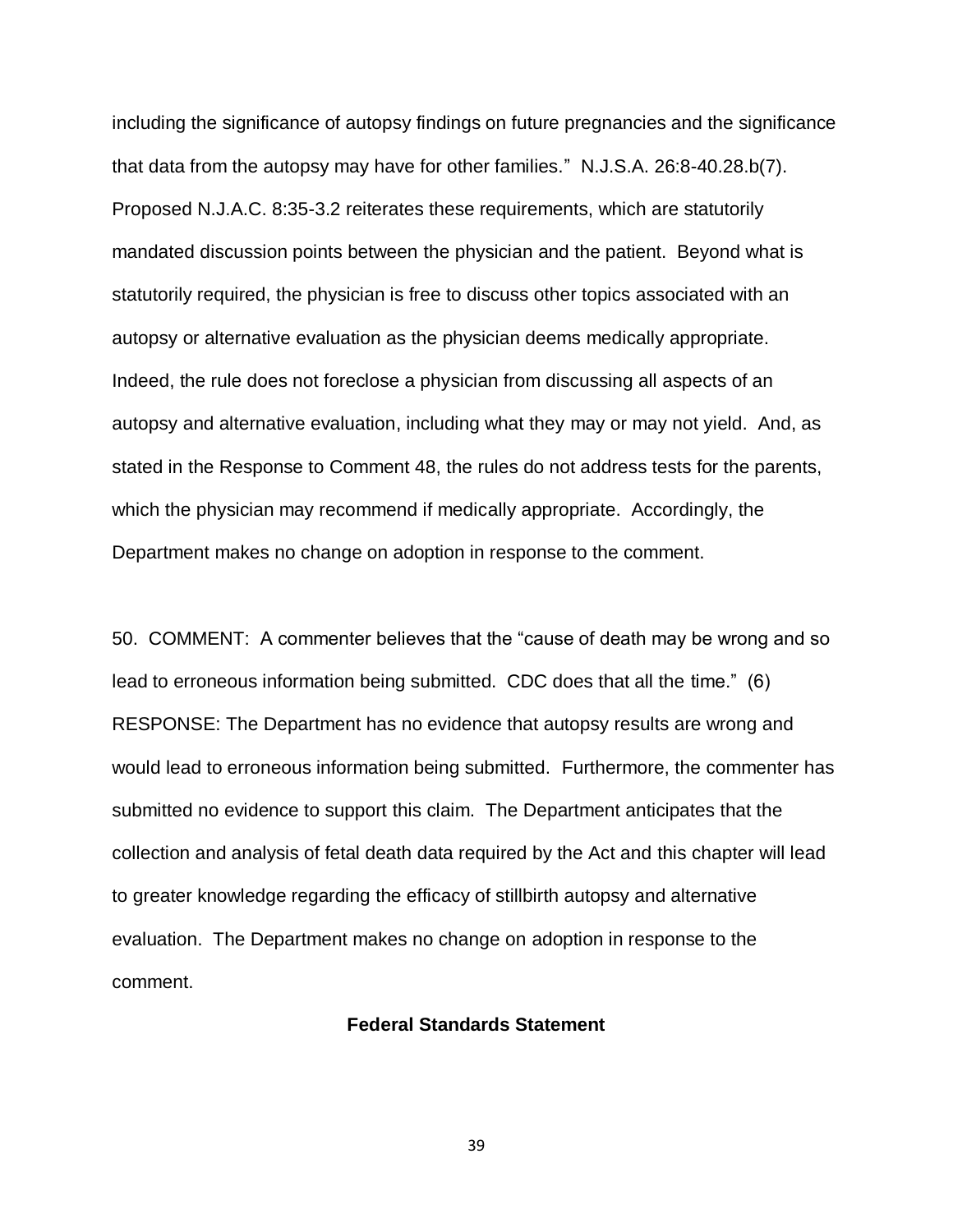As the Department is adopting this rulemaking under the authority of the Act, and no Federal standards are involved, a Federal standards analysis is not required.

**Full text** of the adoption follows (additions to the proposal indicated in boldface with asterisks \***thus**\*; deletions from proposal indicated in brackets with asterisks \*[thus]\*):

#### 8:35-1.3 Definitions

The following word and terms, as used in this chapter, shall have the following meanings, unless the context clearly indicates otherwise.

"Alternative evaluation" means the postmortem examination of a stillborn child that is an alternative to a complete autopsy and \*[includes]\* \***may include, but not be limited to,**\* a placental examination, external examination, selected biopsies, X-rays, MRI, and ultrasound, as determined appropriate by the pathologist performing the evaluation and the consenting parents of the stillborn child.

. . .

"Memory box" means a box containing keepsakes from a stillbirth, which may include a record of the stillborn child's weight and measurements, keepsake "Certificate of Life" that may include the child's name and birth date, as well as family members and other vital information, handprints or footprints either with an ink pad or plaster**\*,\*** if available, items used in the child's care, such as tape measure, identification bracelets, clothing and toiletries, \***and with the permission of the patient,**\* lock of hair, when possible, and \*[with the permission of the patient,]\* photographs.

. . .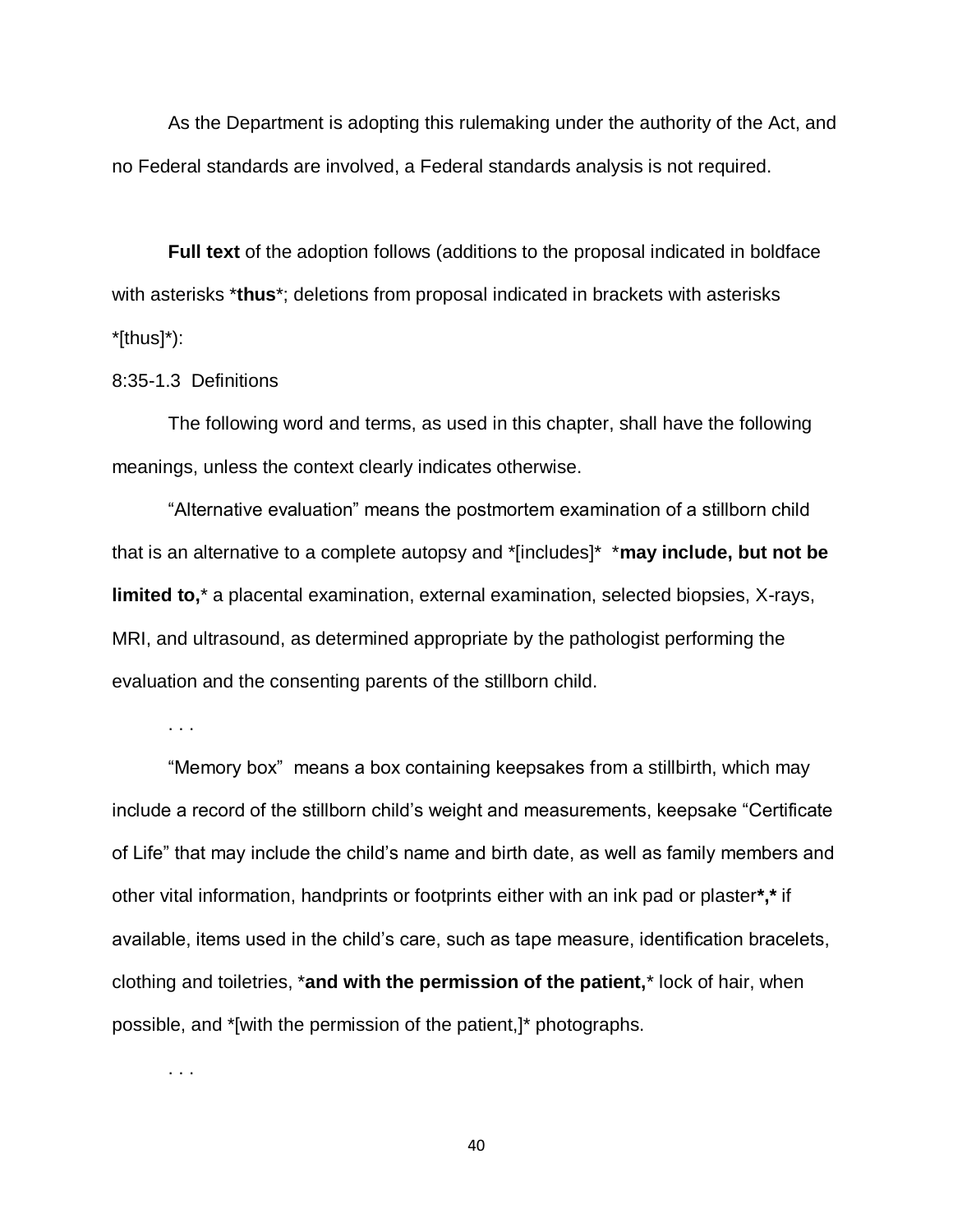8:35-2.4 Requirements for bereavement checklist

(a) A facility shall develop and implement a bereavement checklist to assist the facility with obtaining information from the patient and family of a stillborn child that is needed for the facility to aid the patient and family with the grieving process.

1. The checklist shall be available to all direct care staff members and shall include at least the following information:

i. – ix. (No change from proposal.)

x. The name and \*[address]\* **\*telephone number\*** of the patient's primary support person;

xi. Whether the parents \*[requested]\* **\*were offered information regarding how to obtain\*** a certificate of birth resulting in stillbirth;

xii. - xiii. (No change from proposal.)

(b) (No change from proposal.)

8:35-2.7 Memory box

(a) (No change from proposal.)

(b) In the event the patient elects not to accept the memory box upon discharge, the facility shall retain the memory box for a minimum of one year from the date of the patient's discharge. \*[Prior to disposing of the box upon]\* **\*Upon\*** the expiration of the one-year-retention period, the facility shall:

1. - 2. (No change from proposal.)

**\*(c) In the event the facility elects to retain the memory box beyond the 30-day window provided for in (b)2 above and then elects to dispose of the memory box,**